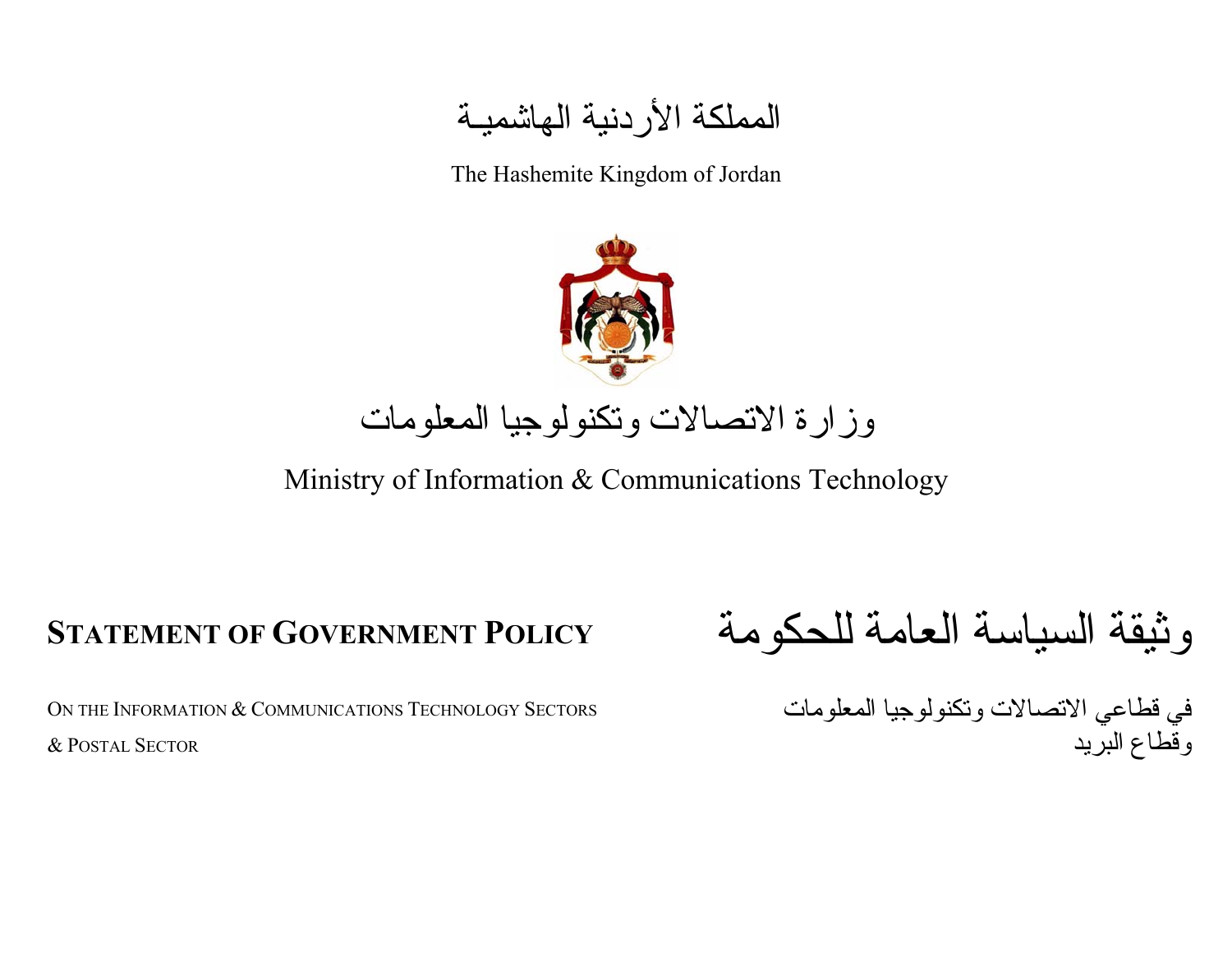# **المحتويات** *CONTENTS*

### **1. INTRODUCTION ......................................................................................................................... 1**1.1. CONTEXT OF THE POLICY STATEMENT .................................................................................... 1 1.2. BACKGROUND ........................................................................................................................... 2 1.3. INDIVIDUAL POLICIES IN THE CONTEXT OF OVERALL GOALS............................................... 3**2. POLICY RELATED TO THE TELECOMMUNICATIONS SECTOR ............................. 4** 2.1. THE MOBILE TELECOMMUNICATIONS SUB-SECTOR.............................................................. 42.2. THE FIXED TELECOMMUNICATIONS SUB-SECTOR.................................................................. 62.3. THE INTERNET SERVICE PROVISION SUB-SECTOR................................................................. 92.4. UNIVERSAL SERVICE ............................................................................................................11 2.5. PROTECTION OF COMMUNICATION INFRASTRUCTURE ........................................................12 2.6. GOVERNMENT OWNERSHIP IN THE TELECOMMUNICATIONS SECTOR.................................122.7. EXPLOITATION OF JORDAN'S ADVANTAGES WITHIN THE REGION .......................................13 **3. POLICY RELATED TO THE INFORMATION TECHNOLOGY (IT) SECTOR .........14 4. POLICY RELATED TO THE POSTAL SECTOR..............................................................17**4.1. CONTINUING REFORM ..........................................................................................................17 4.2. UNIVERSAL POSTAL SERVICE...............................................................................................174.3. THE PUBLIC POSTAL OPERATOR ..........................................................................................18 4.4. REGULATION OF THE SECTOR...............................................................................................194.5. DEVELOPMENT AND GROWTH OF THE SECTOR .....................................................................19 4.6. GOVERNMENT OWNERSHIP IN THE POSTAL SECTOR ............................................................20 **ANNEX 1: DETAILS OF COMPLEMENTARY LAW AND WTO OBLIGATIONS ..........21**1.A. COMPETITION LAW NO. 49 OF 2002...................................................................................21 1.B WTO OBLIGATIONS.............................................................................................................21

|                           | 1. المقدمة                                                              |
|---------------------------|-------------------------------------------------------------------------|
|                           | 1.1 الإطار القانوني للسياسة العامة                                      |
| 2                         | 1.2 الخلفية العامة .                                                    |
| 3.                        | 1.3. السياسات المنفردة ضمن الأهداف العامة                               |
| $\overline{\mathbf{4}}$ . | 2. السياسة العامة لقطاع الاتصالات                                       |
| $\overline{4}$            | 2.1. فطاع فرعى : الاتصالات المنتقلة.                                    |
| 6                         | 2.2 قطاع فرعي: الاتصالات الثابتة .                                      |
| 9                         | 2.3 سوق مزودي خدمات الانترنت                                            |
| 11                        | 2.4 الخدمات الشمولية                                                    |
| 12                        | 2.5 حماية بنية الاتصالات التحتية                                        |
| 12                        | 2.6 ملكية الحكومة في قطاع الاتصالات ِ                                   |
| 13 <sup>7</sup>           | 2.7 استغلال واستثمار المميزات التي يتمتع بها الأردن في المنطقة          |
| 14.                       | 3. السياسة العامة لقطاع تكنولوجيا المعلومات                             |
| 17.                       | 4. السياسة العامة لقطاع البريد                                          |
| 17                        | 4.1. استمر ارية الإصلاحات .                                             |
| 17                        | 4.2. الخدمة البريدية الشمولية.                                          |
| 18                        | 4.3. مشغل البريد العام                                                  |
| 19                        | 4.4. نتظيم القطاع البريدي .                                             |
| 19                        | 4.5 نطوير وإنماء القطاع                                                 |
| 20                        | 4.6. ملكية الحكومة في قطاع البريد                                       |
| 21                        | ملحق 1: النفصيلات القانونية المكملة والنز امات منظمة النجار ة العالمية. |
| 2.1                       | 1.أ قانون المنافسة رقم 49 لسنة 2002                                     |
| 21                        | النز امات منظمة النجارة العالمية<br>$\leftrightarrow$ 1                 |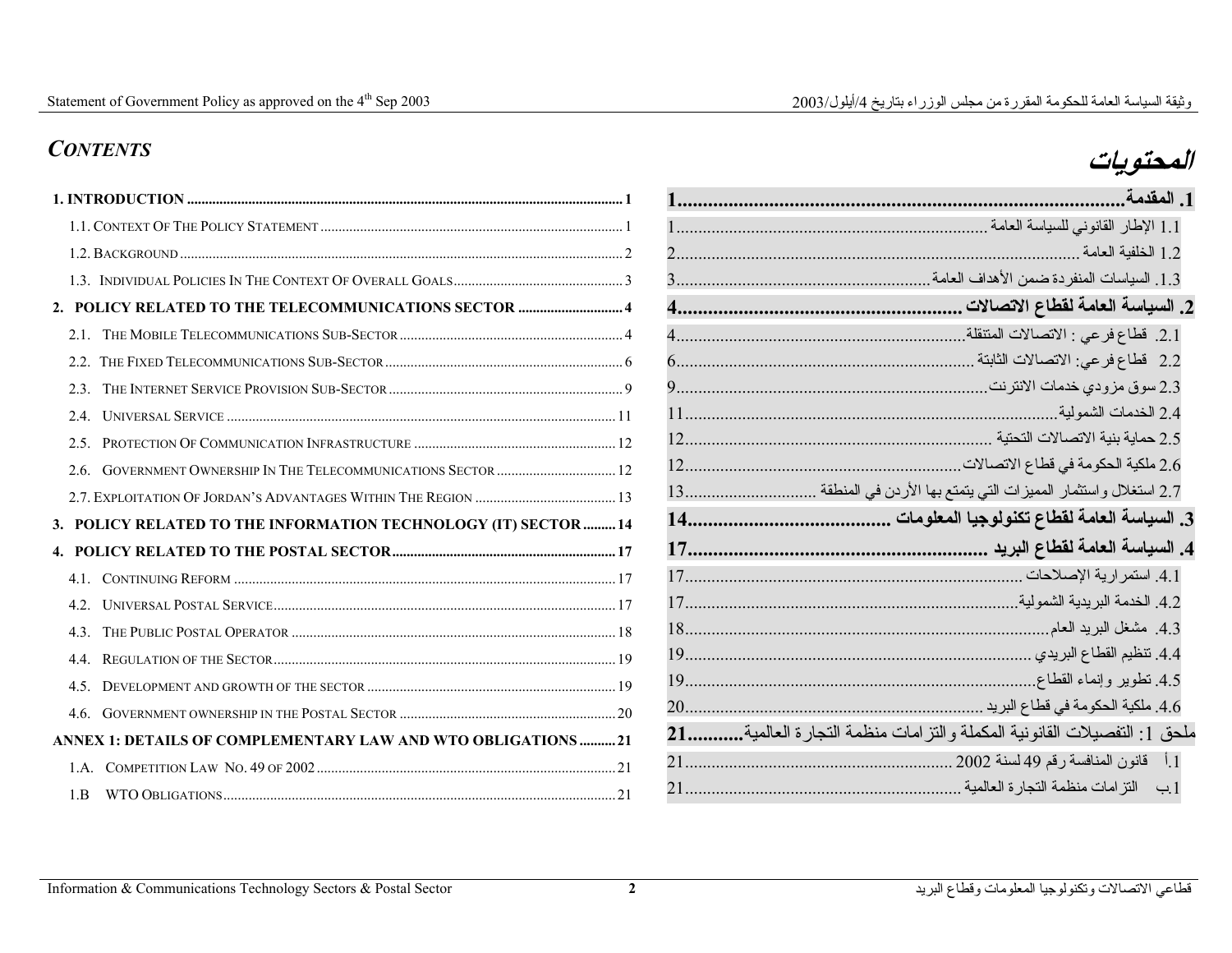<sup>7</sup>Accordingly, the purpose of this document is both meet the informational needs of stakeholders, and, to meet the legal obligations of MoICT.

"To regulate telecommunications and information technology services in the Kingdom in accordance with the established general policy so as to ensure the provision of high quality telecommunications and information technology services to users at just, reasonable and affordable prices; and, by so doing, to make possible the optimal performance of the telecommunications and information technology sectors."

The document should be read in conjunction with the Telecommunications, Postal and Employing IT resources in Government Entities Laws. Amongst other things, those Laws define the respective roles of the MoICT and the TRC, which is an administratively and financially independent body. Nothing in this statement of policy is intended to detract from

Article 6 of the Law provides as follows in relation to the obligations of TRC:

5 The setting of policy has important implications for the information of stakeholders in sectors within ICT and Post for others that might consider entry to, or investment in, those

sectors. However, the statement of policy also has a specific legal status, in that it sets the context within which the independent regulator for sectors within ICT, the Telecommunications Regulatory Commission (TRC), must meet its obligations under the

- <sup>4</sup>Moreover, the Ministry has specific responsibility to provide general policy for these sectors, to be approved by the Council of Ministers. In addition, Article 3 of the Temporary Postal law of 2002 specifies an obligation of the MoICT to provide general policy for the postal sector.
- <sup>3</sup>The Ministry of Information and Communications technology (MoICT), in line with the constitution, the Telecom Law no 13 of 1995 and its amendments, and the temporary Postal Services Law No. 5 of 2002 and its amendments, is responsible for the Information and Communications Technology, (ICT) and Postal sectors in the Kingdom.

### **1. INTRODUCTION**

Law.

that independence.

### <sup>2</sup>**1.1. CONTEXT OF THE POLICY STATEMENT**

### **.1 المقدمة**

### **العامة للسياسة القانوني الإطار 1.1**

**إن وزارة الاتصالات وتكنولوجيا المعلومات، بموجب الدستور وقانون الاتصالات رقم <sup>13</sup> لسنة 1995 وتعديلاته وقانون الخدمات البريدية المؤقت رقم <sup>5</sup> لسنة <sup>2002</sup> وتعديلاته مسؤولة عن قطاعات الاتصالات وتكنولوجيا المعلومات والبريد في المملكة.**

**إن وزارة الاتصالات وتكنولوجيا المعلومات تتحمل آذلك مسؤوليات محددة في إعداد السياسة العامة لهذه القطاعات وعرضها على مجلس الوزراء لإقرارها بموجب المادة <sup>3</sup> من قانون الاتصالات. بالإضافة إلى مسؤولية إعداد السياسة العامة لقطاع البريد وعرضها على مجلس الوزراء لإقرارها بموجب المادة <sup>3</sup> من قانون الخدمات البريدية المؤقت.**

**إن لإعداد وإصدار السياسات العامة أثر هام في حصول أصحاب العلاقة على المعلومات اللازمة عن القطاعات الفرعية التي يضمها قطاعي الاتصالات وتكنولوجيا المعلومات وقطاع البريد، وآذلك تداعيات هامة للراغبين بدخول هذه القطاعات والاستثمار فيها. هذا بالإضافة إلى أن إعلان السياسات العامة له أبعاد قانونية محددة من حيث أنه يحدد ويوضح السياق العام الذي يجب على هيئة تنظيم قطاع الاتصالات أن تتبعه لتتمكن من القيام بالمهام المطلوبة منها بموجب القانون.**

**وقد نصت المادة <sup>6</sup> من قانون الاتصالات والمتعلقة بمهام ومسؤوليات الهيئة على ما يلي:** 

**"تنظيم خدمات الاتصالات وتكنولوجيا المعلومات في المملكة وفقاً للسياسة العامة المقررة لضمان تقديم خدمات الاتصالات وتكنولوجيا المعلومات للمستفيدين بسوية عالية وأسعار معقولة وبما يحقق الأداء الأمثل لقطاعي الاتصالات وتكنولوجيا المعلومات".**

**وبناءً عليه تهدف هذه الوثيقة إلى تزويد أصحاب العلاقة بالمعلومات اللازمة لهم، وآذلك إلى الوفاء بالواجبات القانونية المترتبة على الوزارة في آن واحد.**

**تقرأ هذه الوثيقة بالاقتران مع قوانين الاتصالات والخدمات البريدية المؤقت وتوظيف موارد تكنولوجيا المعلومات في المؤسسات الحكومية المؤقت. إن هذه القوانين، تتضمن تعريفاً بالأدوار الخاصة بكل من الوزارة وهيئة تنظيم قطاع الاتصالات التي تتمتع بشخصية اعتبارية ذات استقلال مالي وإداري.**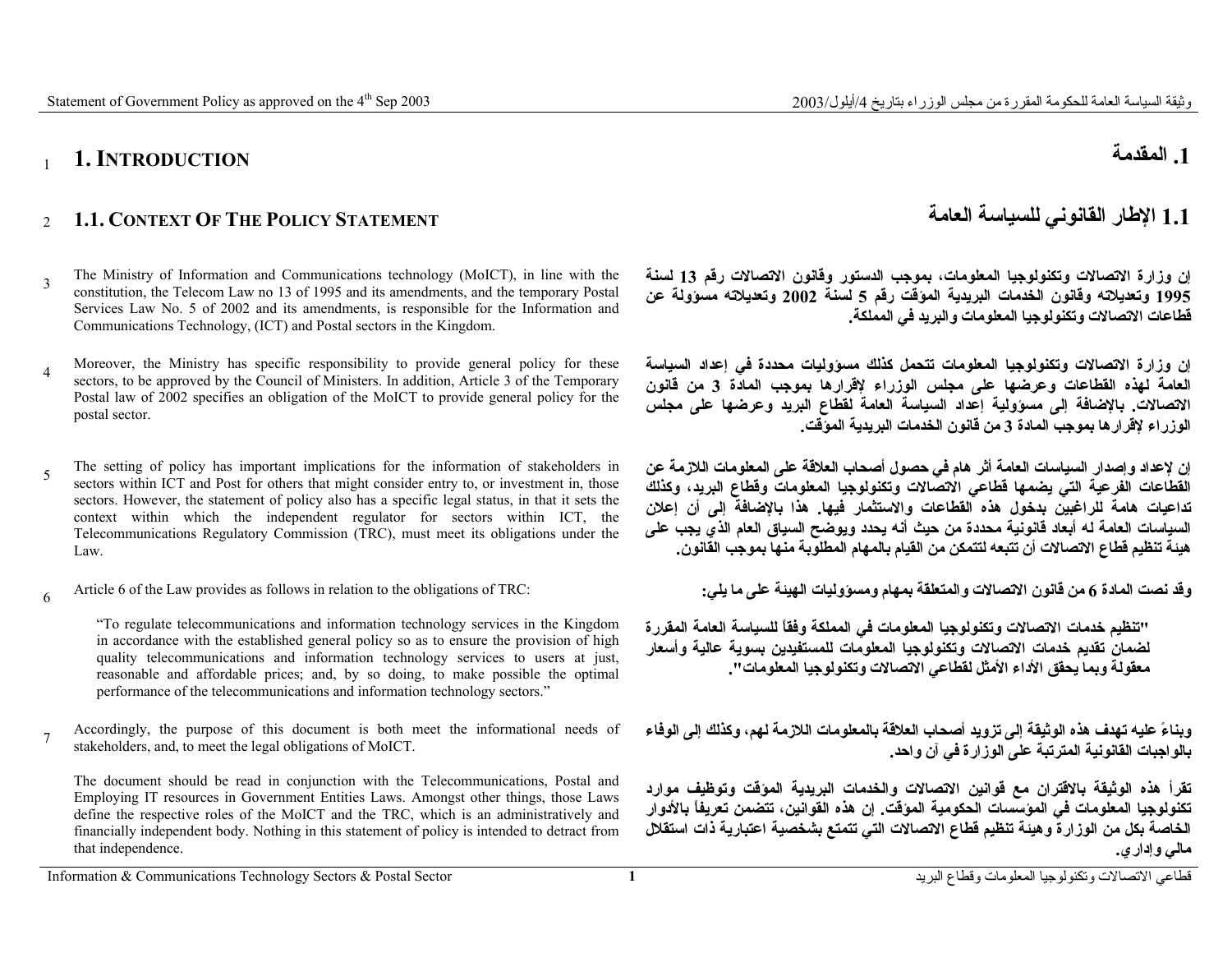#### 8 **1.2. BACKGROUND**

- 9 Jordan has embarked upon a progressive reform of its telecommunications and postal sectors. This process commenced in 1995. Progress has been made in establishing some measure of competition in specific markets, and, enabling regulatory structures have been established through the TRC.
- 10 In certain instances, however, prevailing legislation, commercial agreements and WTO and other international obligations demand that further reform measures must be implemented. In others, the perceived needs of the market, the Jordanian economy as a whole, and, social development factors are the drivers of further action.
- 11 Telecommunications and Post are sectors in which public utility regulation has played a traditional role. The information technology sector (IT), beyond its communications elements, is not typically regulated.
- 12 IT is an area of immense potential, both, in terms of sector development, and in the direct contribution that it can make to the efficiency of the wider economy and the operations of government, together with the development of our human resources. This sector has made progress but does not yet meet the aspirations of the Jordanian government and people.
- 13 The sectors within ICT are identified as particular drivers and enablers of economic and social growth. MoICT, as the body that is responsible for the achievement of National goals and objectives within ICT, has various means and relationships at its disposal through which to achieve them. These means and relationships include the statutory responsibility of the TRC to regulate in accordance with stated Government policy, initiatives that are instigated through or in cooperation with other Government and trade bodies, and, direct action by MoICT itself in certain areas. MoICT accordingly has broad powers of oversight and action within the sectors that comprise ICT.

Within this context, MoICT seeks to create a clear and stable policy environment within which, initiatives, investment, and, necessary sector regulation can proceed with confidence.

### **1.2 الخلفية العامة**

**قامت المملكة ومنذ عام <sup>1995</sup> بإصلاحات متتالية لتطوير وإعادة هيكلة قطاعي الاتصالات والبريد وقد تم تحقيق تقدم من خلال إيجاد درجات من المنافسة في أسواق محددة، بالإضافة إلى فصل وتفعيل دور التنظيم من خلال إنشاء هيئة تنظيم قطاع الاتصالات.**

**إن دواعي القيام بالمزيد من إجراءات التطوير والإصلاح في قطاعي الاتصالات والبريد، تعود أحياناً للتجاوب مع التشريعات النافذة والاتفاقيات التجارية والتزامات اتفاقية منظمة التجارة العالمية والالتزامات الدولية الأخرى. في حين تأتي دواعي الإصلاح تلبية لاحتياجات السوق ومتطلبات الاقتصاد الوطني والتنمية الاجتماعية في الأحيان الأخرى.**

**إن قطاعات الاتصالات والبريد تخضع تقليدياً للتنظيم آونها خدمات عامة. إلا أن قطاع تكنولوجيا المعلومات، باستثناء عناصر الاتصالات، غير خاضع تقليدياً للتنظيم.**

**إن قطاع تكنولوجيا المعلومات له إمكانيات مستقبلية آبيرة سواءً من حيث إمكانية تطور القطاع، أو من حيث مساهمته المباشرة في رفع آفاءة آافة القطاعات الاقتصادية وأعمال الجهات الحكومية بالإضافة لتطوير وتأهيل الموارد البشرية. ولقد أحرز هذا القطاع تقدما،ً إلا أنه لم يحقق حتى الآن ما تطمح إليه حكومة <sup>و</sup> شعب المملكة.**

**تعتبر مختلف قطاعات الاتصالات وتكنولوجيا المعلومات بحد ذاتها عوامل دفع وتمكين للتطور الاقتصادي والتنمية الاجتماعية. وحيث أن الوزارة هي المسؤولة عن تحقيق الأهداف الوطنية فيما يتعلق بهذا القطاع، فإن لها صلاحيات وقدرات وعلاقات مختلفة تتضمن إعداد السياسة العامة للحكومة في قطاعات الاتصالات وتكنولوجيا المعلومات لتتولى الهيئة تنظيم هذه القطاعات وفقاً لتلك السياسة. آما وتتضمن هذه القدرات، إطلاق المبادرات الحكومية مباشرة من قبل الوزارة أو بالتعاون مع جهات حكومية أو تجارية أخرى، بالإضافة لأعمال أخرى تقوم الوزارة بتنفيذها بشكل مباشر. وعليه فإن الوزارة تمتلك صلاحيات رقابية وتنفيذية واسعة في القطاعات التي يضمها قطاع الاتصالات وتكنولوجيا المعلومات.**

**في هذا السياق تسعى الوزارة إلى إيجاد سياسة واضحة ومستقرة تتيح للمبادرات والاستثمارات والدور التنظيمي اللازم للقطاع أن تتقدم بثقة.**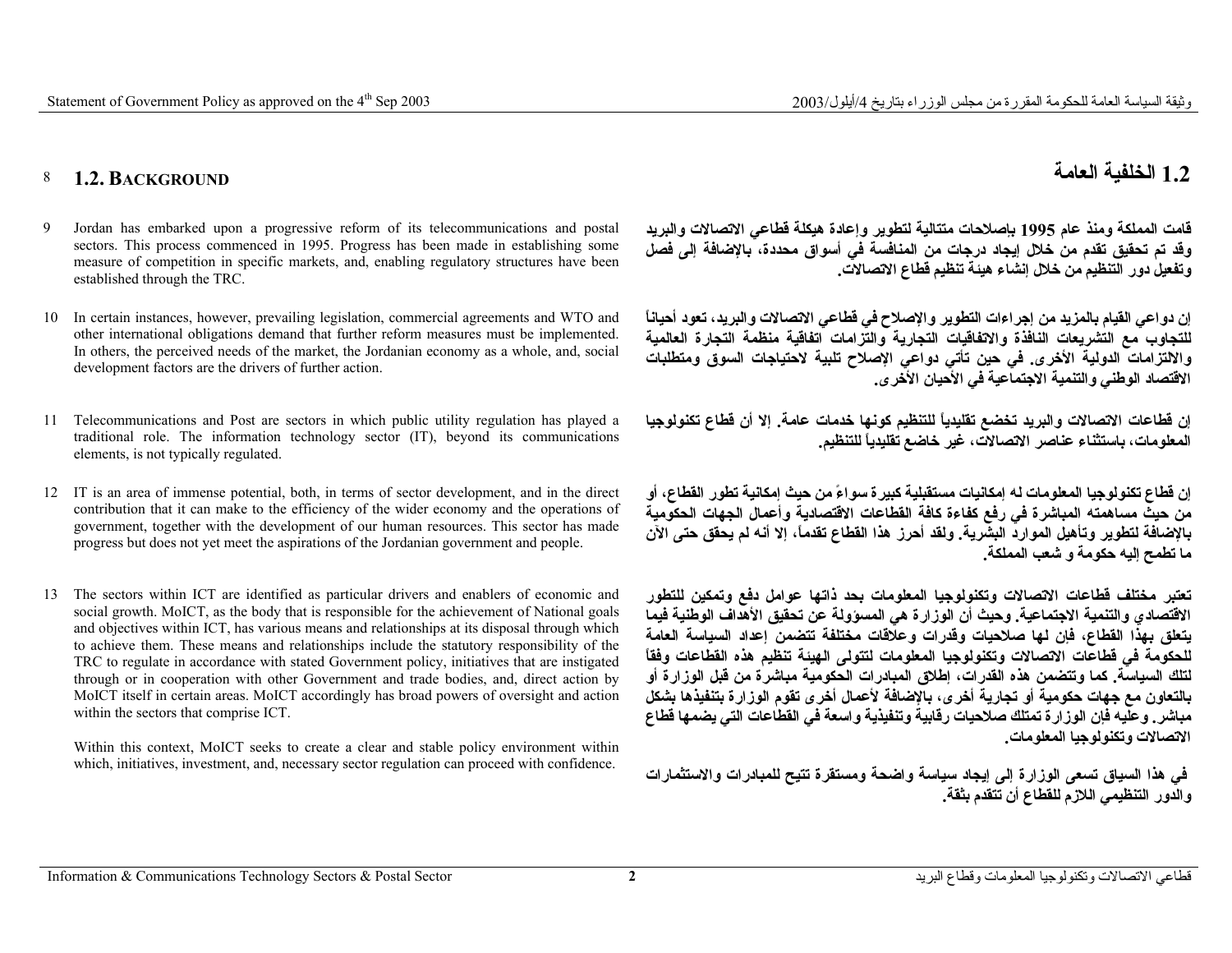14 MoICT will be diligent in fulfilling its responsibilities to monitor progress toward the meeting of stated policy goals and objectives and will require adjustments to be made to courses of action if these are deemed to be failing to deliver desired outcomes.

### 15 **1.3. INDIVIDUAL POLICIES IN THE CONTEXT OF OVERALL GOALS**

- 16 This document states policy in relation to sectors that lie within the responsibility of the Ministry of Information and Communications Technology.
- 17 Policies are stated for each sector or sub-sector in isolation. However, when viewed on a holistic basis they represent a fully integrated approach to the common end of increasing the e-Readiness of Jordan, which in turn has the aim of stimulating the economic growth and realising the social potential of the Nation.

**ستسعى الوزارة باجتهاد لتنفيذ مسؤولياتها في مراقبة تقدم القطاع باتجاه تحقيق أهداف وغايات السياسة العامة، وإجراء التعديلات اللازمة في مسارات العمل في حال اعتبار تلك المسارات عاجزة عن تحقيق الأهداف المرجوة.**

**.1.3 السياسات الفردية ضمن الأهداف العامة**

**تتضمن هذه الوثيقة السياسة الفردية الخاصة بكل من القطاعات الفرعية التابعة لقطاع الاتصالات وتكنولوجيا المعلومات، والتي تقع ضمن مسؤوليات الوزارة.** 

**ورغم اختصاص آل من هذه السياسات بالقطاع الفرعي المعني وصياغتها بشكل منعزل عن السياسات الأخرى، إلا أنها في مجملها تمثل سعياً مشترآاً نحو غاية واحدة تهدف إلى رفع الجاهزية الإلكترونية في الأردن، والتي بدورها ستسهم في تحفيز التطور الاقتصادي وتحقيق التنمية الاجتماعية للمملكة.**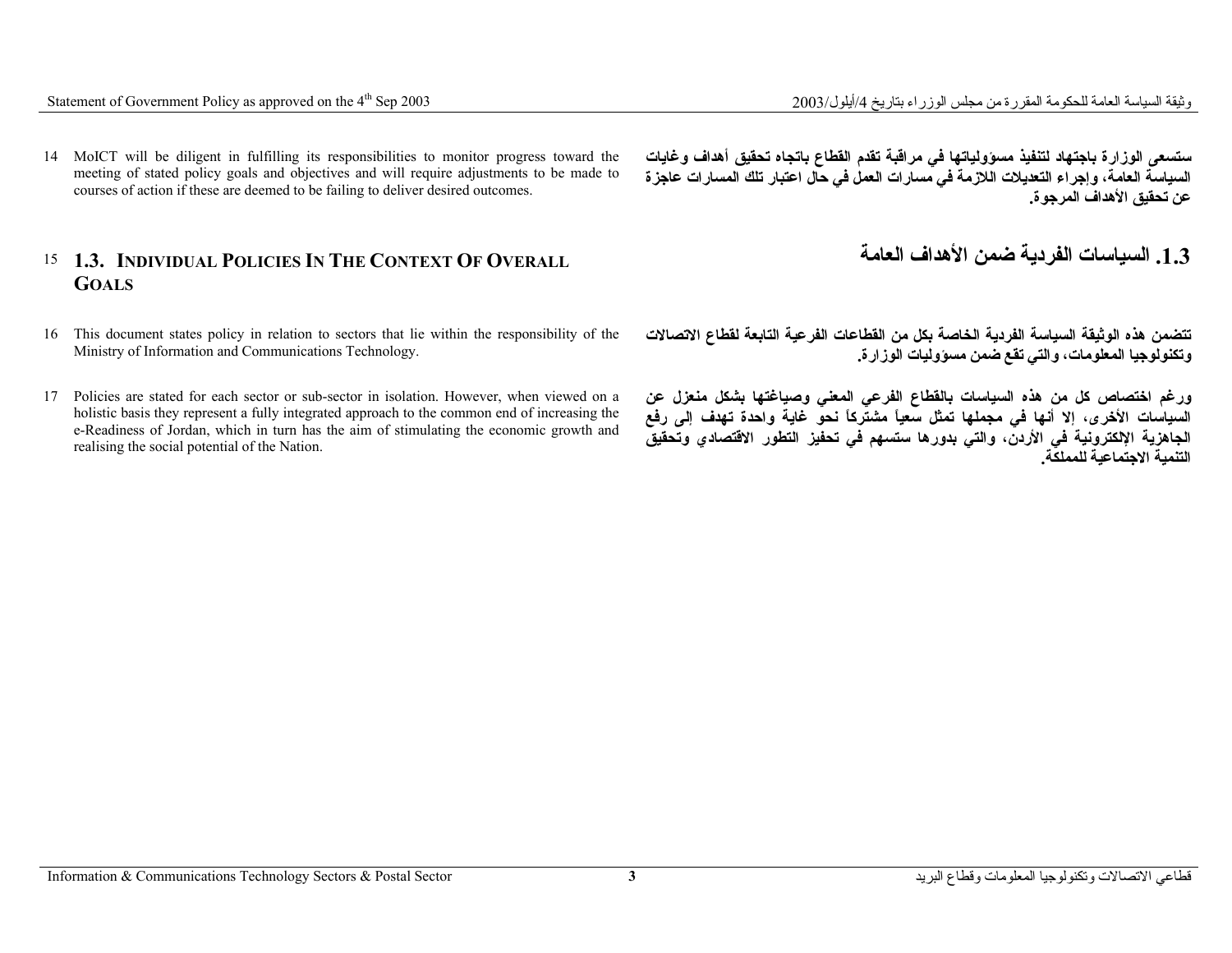### <sup>18</sup>**2. POLICY RELATED TO THE TELECOMMUNICATIONS SECTOR**

## <sup>19</sup>**2.1. THE MOBILE TELECOMMUNICATIONS SUB-SECTOR المتنقلة الاتصالات قطاع .2.1**

- <sup>20</sup> Government has entered into obligations that require that duopoly supply conditions in the mobile telecommunications sub-sector (currently providing GSM services in the 900 MHz radio frequency band) will prevail until 31st December, 2003.
- <sup>21</sup> Government requires that present duopoly supply conditions should cease. Accordingly, Government requires that the sub-sector be opened to further competition in supply of services, at, or at the earliest opportunity following, 1st January, 2004.
- <sup>22</sup> Government requires that an explicit programme for further licensing within the subsector, which has as its objective compliance with the above timescale, be made available in its final form by TRC, following necessary consultation with public and private sector stakeholders, by at the latest  $31<sup>st</sup>$  October, 2003. Associated license terms, application criteria and processes associated with the programme, must be published by TRC in the same timescale. The programme and associated license terms must have within their aims, both, the enhancement of choice of supplier for users, and, the introduction of new technologies and services. Upon completion in its final form the programme shall be submitted to the Council of Ministers for deliberation. The appropriate decision will be taken within a period of two weeks from the date of its submission.
- <sup>23</sup> The terms of licenses and the associated licensing processes must take note of the present relative success of the sub-sector, economically efficient use of established assets, specific regulatory and other provisions that will govern, attract and enable entry to the market, and, other practical influences, including stimulation effects within the Jordanian business sector. The terms should specifically facilitate value-adding innovation by the licensees and others.

**لقد التزمت الحكومة باتفاقات تقضي بأن تستمر الحصرية المزدوجة في توفير خدمات الهواتف المتنقلة ال GSM ضمن نطاق ترددات <sup>900</sup> ميغاهيرتز، حتى الحادي والثلاثين من آانون الأول . 2003**

- **تقرر الحكومة وجوب انتهاء الحصرية المزدوجة القائمة حالياً في تقديم الخدمات في هذا القطاع وذلك بأن يتم فتح هذا القطاع لمزيد من المنافسة في تقديم الخدمات وذلك في الأول من آانون الثاني من عام <sup>2004</sup> أو في أقرب فرصة ممكنة بعد ذلك التاريخ.**
- **تقرر الحكومة أن تقوم الهيئة بتجهيز وإعلان ونشر برنامج واضح لطرح تراخيص إضافية ضمن هذا القطاع الفرعي وبهدف تحقيق المدد المذآورة أعلاه. يجب أن يتم إعداد <sup>و</sup> تجهيز هذا البرنامج بصيغته النهائية، بما في ذلك نشره للتشاور واستمزاج وجهات نظر أصحاب العلاقة من القطاعين العام والخاص، قبل <sup>31</sup> تشرين أول <sup>2003</sup> آحد أقصى. وآذلك يجب أن يشمل البرنامج على إعلان ونشر شروط الرخص، ومتطلبات المتقدمين، وإجراءات الترخيص. ويجب أن يراعي هذا البرنامج، بما فيه من شروط الرخص، توسعة خيارات المستهلك بين المزودين المختلفين للخدمات من ناحية وتقديم الخدمات الجديدة والتكنولوجيا الحديثة من ناحية أخرى. وعلى أن يتم تقديم هذا البرنامج فور إعداده بصيغته النهائية إلى مجلس الوزراء للبحث واتخاذ القرار المناسب خلال أسبوعين من تاريخ تقديمه.**
- **إن شروط الرخص وإجراءات الترخيص المرتبطة بها يجب أن تأخذ بعين الاعتبار النجاح النسبي الذي تحقق حتى الآن في هذا القطاع الفرعي، وأن تراعي الكفاءة الاقتصادية في استخدام الموجودات القائمة، والتدابير التنظيمية الأخرى الخاصة ليتم تنظيم واستقطاب وتمكين الدخول إلى السوق. آما <sup>و</sup> يجب مراعاة التأثيرات العملية الأخرى على الاقتصاد الوطني، بما في ذلك تحفيز قطاع الأعمال الأردني. <sup>و</sup> بشكل خاص فإن على هذه الشروط والإجراءات أن تسهل زيادة القيمة المضافة الناتجة عن الابتكار من قبل المرخصين وغيرهم.**

**.2 السياسة العامة لقطاع الاتصالات**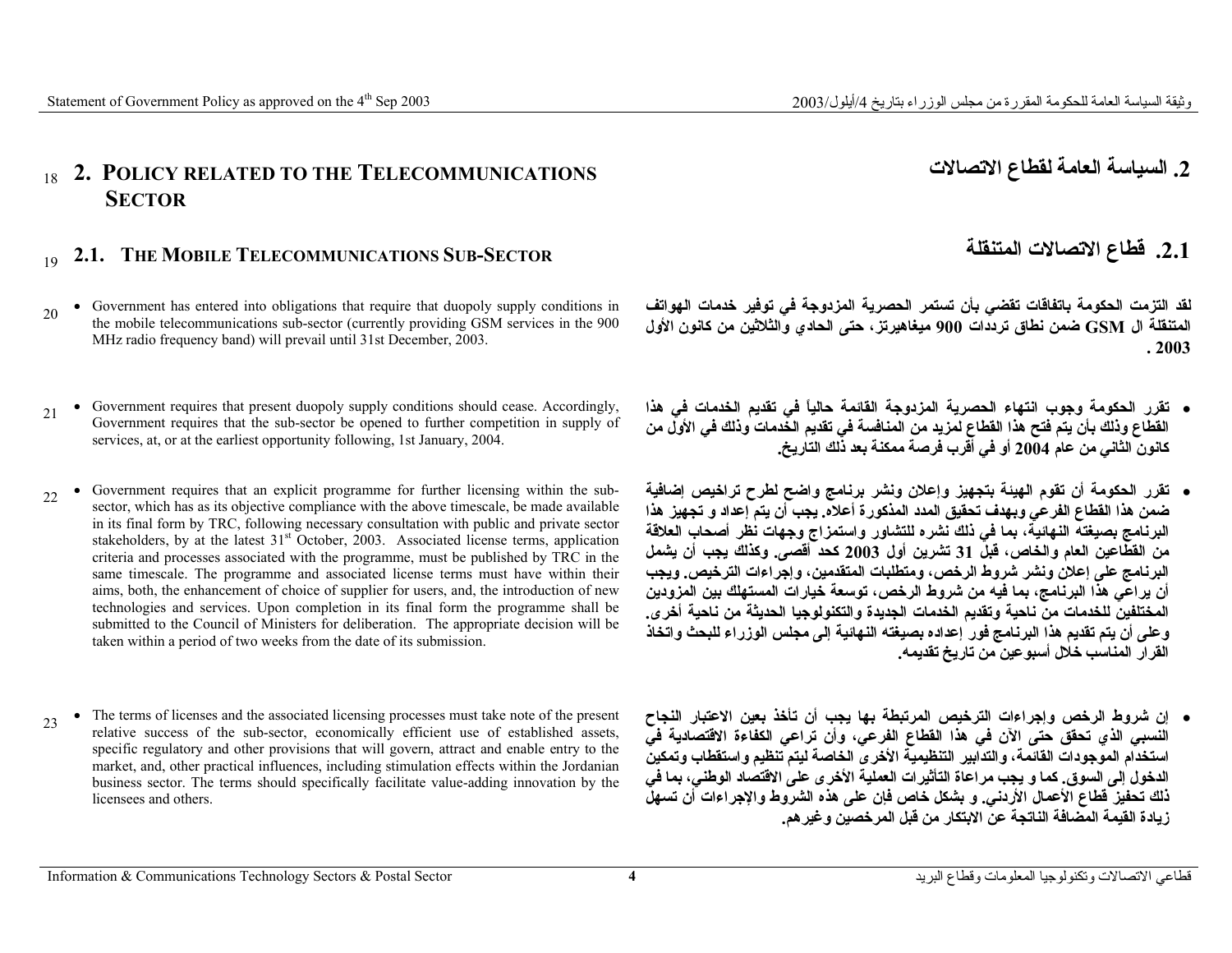- <sup>24</sup> The licensing programme must be established with the goal that at least a third infrastructure-based operator under different ownership will be licensed, in addition to those already operating in the sector (in addition to the operators in the trunking subsector or other radio telecommunication services). To enable such a position the programme must provide for transparent operational arrangements that permit additional licensees to make use of the infrastructures, facilities and services of existing licensees, on cost-based terms that are determined by the TRC, prior to, and in addition to, availability of their own infrastructures and facilities.
- <sup>25</sup> In line with wider government policy, Government requires that further competition be from the private sector. In accordance with WTO and other international commitments, no unjustifiable impediment must be imposed upon potential entrants to the market, including those relating to nationality of ownership, flows of capital and similar matters.
- <sup>26</sup> Government requires that necessary scarce resources, for the further development of capacity and the enhancement or introduction of services by market entrants and established operators, be made available in a manner that is consistent with the explicit programme for further licensing. The resources, including radio spectrum in all frequency bands relevant to mobile telecommunications services, must be provided at pricing that is economically efficient, in relation to scarcity, and, in accordance with undertakings associated with WTO membership.
- <sup>27</sup> Government requires that, through necessary restructuring action within the sub-sector, Jordan gains a mobile communications environment that is technologically advanced and at least comparable, and preferably superior, to those of its peer states.
- <sup>28</sup> Government requires that services provided by the mobile sub-sector, and the technologies employed within it, contribute to the fulfilment of the particular social needs of Jordan, in terms of access to information, the Internet and the general development of an open, educated and connected society.
- <sup>29</sup> Government requires that the subsequent introduction of competition and other appropriate structural and regulatory actions in other communications sub-sectors, notably within fixed services, be compatible with and assist the full development of the mobile sub-sector.
- **على برنامج الترخيص أن يؤدي إلى ترخيص ما لا يقل عن مشغل ثالث إضافة للمشغلين الحاليين لشبكات الهواتف المتنقلة، وبحيث يؤدي هذا البرنامج إلى وجود ما لا يقل عن ثلاثة مالكين لبنى تحتية وبحيث يكون هؤلاء المشغلين مملوآين لأطراف مختلفة (هذا بالإضافة للمشغلين في سوق خدمة الراديو المتنقل أو أي اتصالات راديوية أخرى). ولتحقيق ذلك يجب أن يتضمن برنامج التراخيص ترتيبات عملية وشفافة، تسمح للمرخصين الجدد استخدام البنية التحتية والمنشآت وخدمات المرخصين الحاليين، بشروط مبنيّة على أساس الكلفة <sup>و</sup> محددة من قبل الهيئة سواء آان ذلك الاستخدام قبل وجود البنية التحتية والمنشآت الخاصة بالمرخصين الجدد أو بعد تواجدها.**
- • **توافقاً مع أهداف السياسة الأشمل للدولة، تقرر الحكومة أن تقتصر المنافسة على القطاع الخاص. وبناءً على الالتزامات الدولية التي التزم بها الأردن من خلال اتفاقيات منظمة التجارة العالمية وغيرها من الاتفاقيات التجارية، تقرر الحكومة أن لا تفرض أية قيود أو معيقات غير مبررة أمام الراغبين في الاستثمار في السوق سواء المتعلقة بجنسية المالكين أو انتقال رؤوس الأموال وما إلى ذلك.**
- **تقرر الحكومة إتاحة الموارد المحدودة (النادرة) اللازمة لتعزيز القدرة الاستيعابية وإدخال وتطوير خدمات جديدة من قبل القادمين الجدد والمشغلين الحاليين وبما يتناسب مع برنامج الترخيص المستقبلي المشار إليه أعلاه. آما يجب أن تتاح هذه الموارد المحدودة (النادرة) بما فيها آل الحزم الترددية المناسبة لاستخدامات الهواتف المتنقلة في الطيف الراديوي، بأسعار تتناسب مع الكفاءة الاقتصادية لاستخدام الطيف بالنظر لندرته، وحسب الاستحقاقات المترتبة على عضوية منظمة التجارة العالمية.**
- **تقرر الحكومة أن يتم من خلال إعادة الهيكلة المطلوبة داخل القطاع العمل على تحقيق بيئة اتصالات متنقلة متقدمة تكنولوجيا ومتفوقة على تلك المتاحة في الدول المناظرة أو مساوية لها على أقل تقدير.**
- **تقرر الحكومة أن يتم العمل على تفعيل مساهمة الخدمات التي يوفرها قطاع الاتصالات المتنقلة والتكنولوجيا المستخدمة فيه في تلبية الاحتياجات والمتطلبات الاجتماعية والتنموية للأردن، بما في ذلك سهولة النفاذ إلى مصادر المعلومات والإنترنت والتطور العام نحو مجتمع منفتح ومثقف ومتصل بالعالم.**
- **تقرر الحكومة ضرورة توافق إجراءات إدخال المنافسة الجديدة، والإجراءات التنظيمية أو الهيكلية للقطاعات الأخرى، خاصة تلك المتعلقة بالخدمات الثابتة، مع متطلبات التطور الأمثل والأوسع لقطاع الهواتف المتنقلة، وأن تساعد على الوصول إلى ذلك.**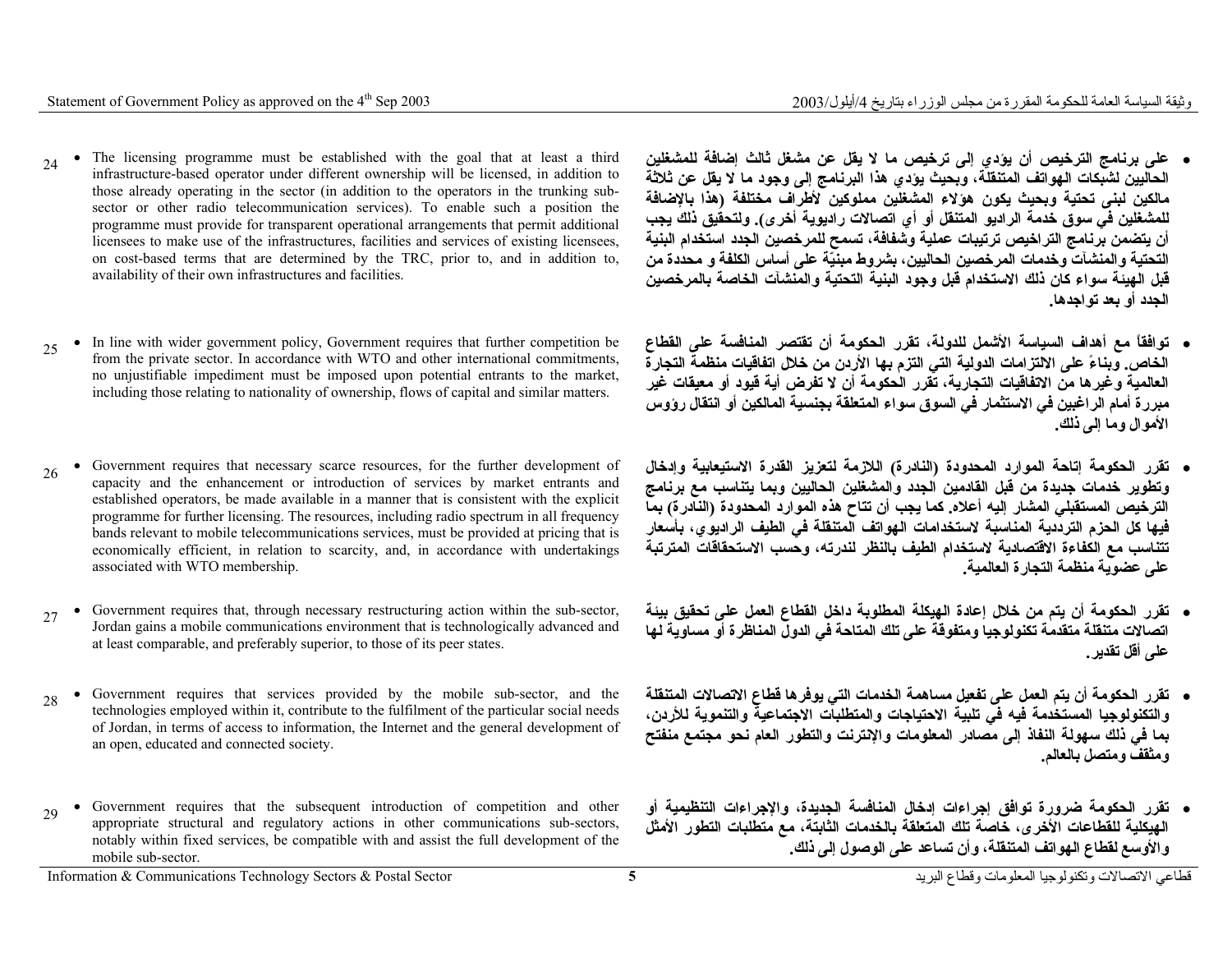وثيقة السياسة العامة للحكومة المقررة من مجلس الوزراء بتاريخ 4/أيلول/2003/ Statement of Government Policy as approved on the 4<sup>th</sup> Sep 2003

#### <sup>30</sup>The specific goals and objectives of this policy are: **:السياسة هذه من المرجوة والغايات المحددة الأهداف**

- <sup>31</sup> It is a policy goal that through the effects of competition, the cost of services to businesses and consumers be lowered from present levels, with the particular aim of mobile service being made affordable to a greater proportion of the population than at present.
- <sup>32</sup> It is a policy objective that at least 50% of the population will be direct subscribers to mobile services, within 10 years, paying unit charges for basic voice services that are at least 25% lower than at present, in real terms.
- <sup>33</sup> It is a policy goal to stimulate the direct and indirect employment creation potential of a more competitive, technologically advanced and much expanded mobile sector, which will have enjoyed the benefits of private sector and foreign investment.

#### 34 **2.2. THE FIXED TELECOMMUNICATIONS SUB-SECTOR**

- 35 The obligation of government to honour arrangements that dictate monopoly supply conditions in major areas of the fixed telecommunications sector ends at 31 December, 2004.
- 36 Further licensing may, therefore, apply in a longer timeframe than applies to the mobile subsector. However, it is important that government now states its general policy toward the fixed telecommunications sector, in order that all stakeholders and potential investors may plan accordingly.
- 37 The Government re-affirms that the monopoly status that is presently enjoyed by Jordan Telecom (JT) in certain key areas of telecommunications activity will cease at 31st December, 2004.

- **إن أحد أهداف السياسة، أن ينتج عن المنافسة تخفيض في آلفة تقديم الخدمات لقطاع الأعمال وللأفراد عن المستوى الحالي، بهدف جعل خدمة الاتصالات المتنقلة في متناول شريحة أوسع من السكان مما هي عليه الآن.**
- **إن أحد أهداف السياسة نشر خدمات الاتصالات المتنقلة لتشمل بشكل مباشر %50 من السكان على الأقل خلال العشر سنوات القادمة وأن يتم خفض أسعار الخدمات الصوتية الأساسية، بالقيمة الحقيقية، خلال تلك الفترة بنسبة %25 على الأقل من الأسعار الحالية.**
- **إن أحد أهداف السياسة تعزيز قدرة قطاع الهواتف المتنقلة على خلق فرص عمل مباشرة وغير مباشرة في قطاع أآثر تنافسية وأآثر تقدماً تكنولوجيا،ً وأآبر حجما.ً وأن يستفيد هذا القطاع بالفعل، من فوائد استثمارات القطاع الخاص والاستثمارات الأجنبية.**

### **الثابتة الاتصالات قطاع 2.2**

**إن التزام الحكومة باحترام الترتيبات المتعلقة بشروط الانفرادية للأجزاء الرئيسية من قطاع الاتصالات الثابتة ينتهي في الحادي والثلاثين من شهر آانون الأول لسنة .2004**

**وعلى الرغم من أن إجراءات الترخيص الجديدة في هذا القطاع يمكن أن تتم في فترة زمنية أطول من تلك المتاحة للترخيص الجديد في قطاع الاتصالات المتنقلة، فإن من المهم أن تعلن الحكومة من الآن سياستها العامة تجاه قطاع الاتصالات الثابتة، لكي يتمكن أصحاب العلاقة والمستثمرين المحتملين من التخطيط المسبق، وآما يلي:**

• **تؤآد الحكومة أن الانفرادية التي تتمتع بها شرآة الاتصالات الأردنية في جوانب أساسية من قطاع الاتصالات سيتم إنهاؤها فعلاً بحلول الحادي والثلاثين من آانون الأول .2004**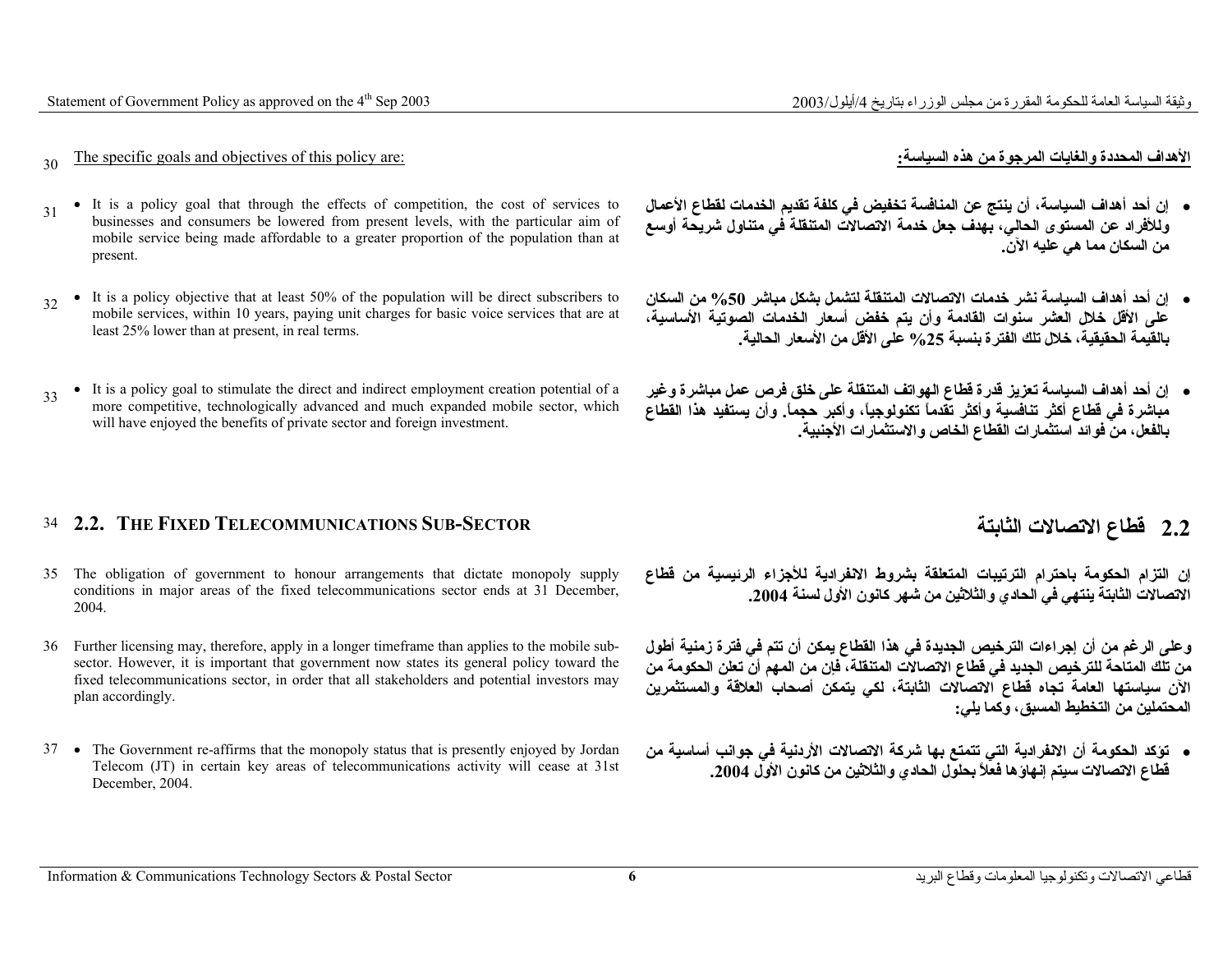- 38 Government requires that the fixed sub-sector should be fully opened to competition in supply of services, at, or, as soon as is practically possible after 1st January, 2005.
- 39 Government requires that explicit proposals for further licensing within the sub-sector, and the associated license terms, application criteria and processes, be prepared by the TRC and published for consultation with public and private sector stakeholders. Publication is to be as soon as is practicable but no later than 30th June, 2004. The final form of the proposed licensing programme shall be submitted to the Council of Ministers for deliberation. The appropriate decision will be taken within a period of two weeks from the date of its submission. The aim of this schedule is that applications for licenses may be made from September, 2004 onward.
- 40 Government requires that, within the limits of normal safeguards, security and technical limitation considerations, no restriction should be placed on the range or type of fixed services that should be licensed. However, Government further and specifically, requires that no viable technology be excluded from use in the provision of licensed services. In addition, where there is no objective case for licensing or regulation of any services that are introduced, Government will support the prerogative of TRC, under the Law, to forbear from such action.
- 41 Government requires that competition to JT be from the private sector. In accord with WTO and other international commitments no unjustified impediments that relate to nationality of ownership, flows of capital and similar matters should be imposed upon potential entrants to the market.
- 42 Government requires that JT should respond transparently and constructively to the prospect and reality of competition.
- **تقرر الحكومة أن يتم فتح سوق الاتصالات الثابتة بالكامل لمزيد من التنافس في تزويد الخدمات عند، أو في أقرب وقت ممكن عملياً بعد انقضاء فترة الانفرادية في الأول من آانون ثاني .2005**
- **تقرر الحكومة أن تقوم الهيئة بتجهيز مقترح واضح وصريح للتراخيص الإضافية المنوي طرحها في هذا القطاع متضمناً شروط الرخص ومتطلبات المتقدمين وإجراءات التراخيص. وأن يتم الإعلان عن هذا المقترح ونشره للاستشارة وإستمزاج وجهات نظر أصحاب العلاقة من القطاعين العام والخاص بأسرع وقت ممكن عملياً وقبل تاريخ <sup>30</sup> حزيران .2004 وعلى أن يتم تقديم هذا المقترح فور إعداده بصيغته النهائية إلى مجلس الوزراء للبحث واتخاذ القرار المناسب خلال أسبوعين من تاريخ تقديمه. إن الهدف هو بدء عملية استدراج طلبات الترخيص اعتباراً من مطلع شهر أيلول .2004**
- **تقرر الحكومة، ضمن الحدود التي تضمن عوامل السلامة العامة والاعتبارات الأمنية والمحددات التقنية، أن لا يتم وضع أية قيود على حدود أو نوع الخدمات الثابتة المنوي ترخيصها. ولكن بالإضافة لذلك فإن الحكومة تقرر أن لا يستثنى استخدام أي نوع من التكنولوجيا المجدية في تقديم الخدمات. آما ستدعم الحكومة أي قرار تتخذه الهيئة بتخفيض مقدار التنظيم عندما لا تكون هناك مبررات موضوعية للترخيص أو التنظيم لخدمة معينة يراد تقديمها وحسب ما ورد في الفقرة (س) من المادة (6) من قانون الاتصالات.**
- **تقرر الحكومة أن تكون المنافسة لشرآة الاتصالات الأردنية مقتصرة على القطاع الخاص. وبناءً على الالتزامات الدولية التي التزم بها الأردن من خلال اتفاقيات منظمة التجارة العالمية وغيرها من الاتفاقيات التجارية، تقرر الحكومة أن لا تفرض أية قيود أو معيقات غير مبررة أمام الراغبين في الاستثمار في السوق سواء المتعلقة بجنسية المالكين أو انتقال رؤوس الأموال وما إلى ذلك.**
- **تؤآد الحكومة ضرورة أن تستجيب شرآة الاتصالات الأردنية بشفافية وبشكل بناء لاعتبارات وحقيقة المنافسة القادمة.**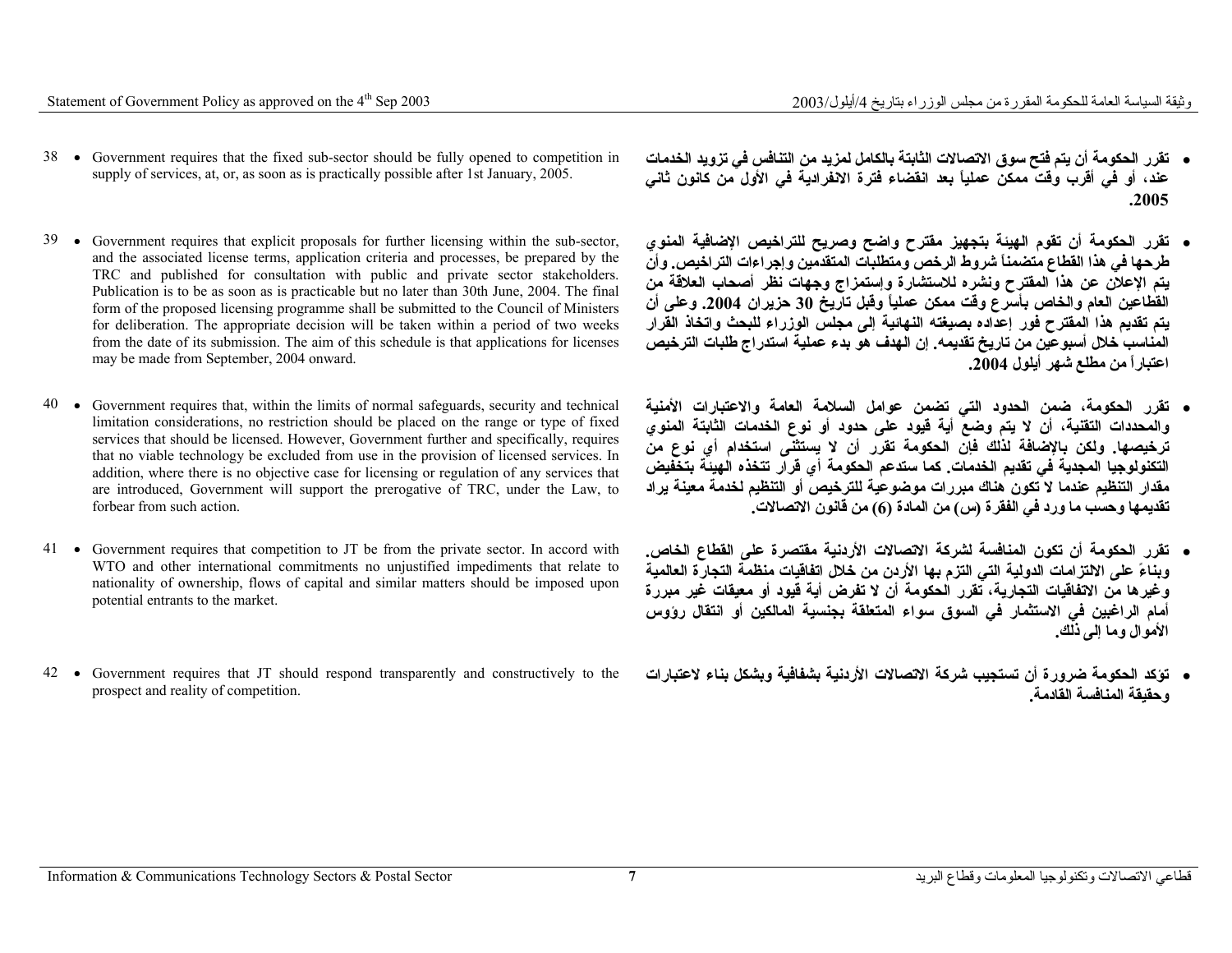- 43 Government requires that JT should be subjected to pro-active regulatory measures, and should, in the remaining period of its monopoly, honour all relevant elements of agreements that it has entered into with Government. The immediate focus of regulatory action must be upon the elimination of any identified anomalies, of inappropriate pricing practices and excessive profitability in relation to individual services, and, the creation of an environment into which competition may be introduced at the appropriate time. Government further requires that where there is proven and substantive demand for a service falling within its monopoly, that JT be obliged to provide it, on fair and reasonable terms, whilst its monopoly prevails.
- 44 Government requires that when the monopoly of JT is ended that it continues to be subject to appropriate regulatory scrutiny and control, as it is likely to retain, for a period, dominance or significant market power in some areas.
- 45 Government requires that the regulatory regime that is to apply before and after the ending of the  $J\overline{T}$  monopoly should be published, for the guidance of all stakeholders and potential entrants to the fixed sub-sector. Publication to be as soon as is practicable, but no later than 31st March, 2004.

- 47 The removal from the fixed sub-sector of the costs of monopoly inefficiency. This to be achieved, in the short term, through necessary regulatory action, and, subsequently the effects of open competition. Costs of monopoly can include supra–profitability of certain services and the distorting effects of cross-subsidy between services and elements within services. It is necessary that a position be rapidly reached where correct economic signals are sent to the market and thus appropriate alternative infrastructure investment is encouraged.
- 48 The enhancement from present levels of the scope, availability and quality of services, and, choice of service providers, made available in Jordan. It is necessary that fixed services available in Jordan at least match those of peer states. They are necessary to the development and growth of the economy and the meeting of government's social goals.
- **تقرر الحكومة أن تخضع شرآة الاتصالات الأردنية لمعايير تنظيمية فاعلة ضمن الفترة المتبقية من وضعها الانفرادي، وعليها أن تحترم جميع جوانب اتفاقاتها مع الحكومة. ويجب أن يكون الهدف الأساسي لهذه الإجراءات والمعايير التنظيمية إزالة التشوهات القائمة من ممارسات تسعيرية غير ملائمة أو ربحية مفرطة من بعض الخدمات إن وجدت، وخلق بيئة يمكن إدخال التنافس إليها في الوقت الملائم. بالإضافة إلى ذلك أن يتم إلزام شرآة الاتصالات الأردنية، خلال سريان فترة الانفرادية الممنوحة لها، بتوفير خدمات معينة تقع ضمن حدود انفرا ديتها بأسعار وشروط عادلة عندما يوجد طلب حقيقي وبحجم معقول على تلك الخدمات.**
- **تقرر الحكومة أنه عند انتهاء فترة الانفرادية أن تبقى شرآة الاتصالات الأردنية معرضة للرقابة التنظيمية الملائمة على أساس أنها في الأغلب ستبقى، لفترة زمنية بعد ذلك، مهيمنة أو ذات قوة آبيرة في بعض جوانب السوق.**
- **تقرر الحكومة أن يتم نشر التعليمات التنظيمية المزمع تطبيقها قبل وبعد انتهاء فترة الانفرادية الممنوحة لشرآة الاتصالات الأردنية، وذلك بأقرب وقت ممكن، لتوجيه أصحاب العلاقة والمهتمين والمستثمرين المحتملين في القطاع وعلى أن يتم هذا النشر بأقرب وقت ممكن عملياً <sup>و</sup> قبل تاريخ <sup>31</sup> آذار .2004**

#### **الأهداف المحددة والغايات المرجوة من هذه السياسة:** :are policy this of goals specific The 46

- **إزالة تكاليف الكفاءة المنخفضة للاحتكار في قطاع الاتصالات الثابتة، وذلك من خلال الإجراءات التنظيمية الضرورية على المدى القصير، ومن خلال تأثير التنافس المفتوح بعد ذلك. إن آلفة الاحتكار قد تشمل ربحية مفرطة من بعض الخدمات وتشوهات قائمة نتيجة الدعم البيني بين بعض الخدمات أو بين عناصر بعض الخدمات. لذا فمن الضروري التوصل إلى وضع معين يتيح إرسال المؤشرات الاقتصادية الصحيحة إلى السوق، وبالتالي تشجيع الاستثمارات البديلة المناسبة في البنى التحتية.**
- **تعزيز تنوع الخدمات وتوافرها وجودتها بالنسبة إلى مستوياتها الحالية وتوسيع الخيارات بين الجهات المقدمة لهذه الخدمات. حيث أنه من الضروري أن يضاهي مستوى خدمات الاتصالات الثابتة في المملكة مستويات الخدمات المتاحة في الدول المناظرة. ولهذا تأثير هام في جذب الاستثمار <sup>و</sup> نمو الاقتصاد وتطوره وفي زيادة آفاءة القوى العاملة وفي تحقيق أهداف الحكومة في التنمية الاجتماعية.**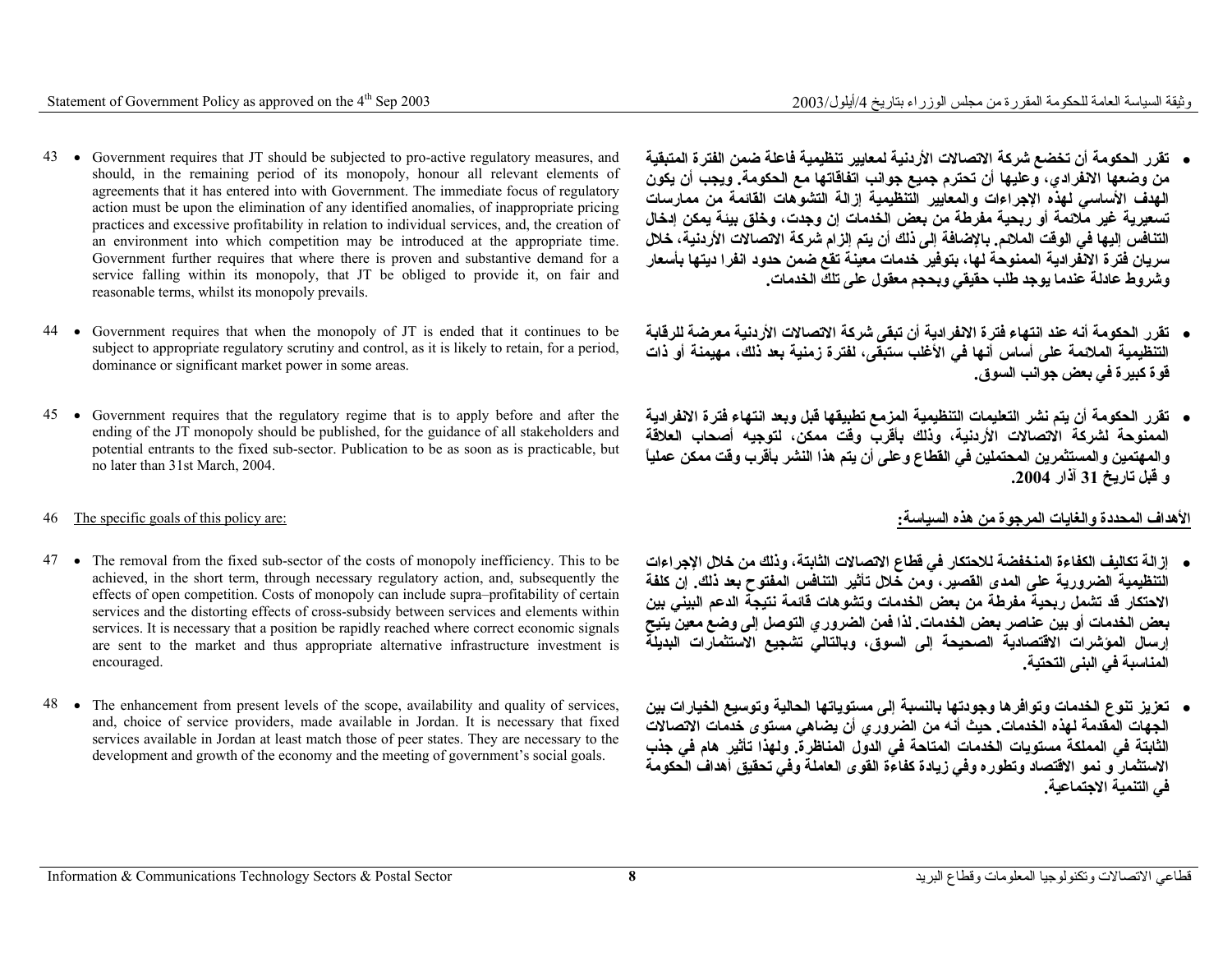- 49 Particular goals, within the progressive development of the sub-sector, include but are not limited to; the introduction of alternative international services, alternative international capacity and gateways, the exploitation of new technologies, notably in the data communication area, and, the exploitation of technologies and systems that may be used for the provision of multiple services.
- 50 It is a goal, that, overall, the fixed telecommunications sub-sector supplies facilities and capacity upon which other sectors within ICT may add value in an innovative manner. These elements to be affordable to the user and profitable to the supplier.

#### 51 **2.3. THE INTERNET SERVICE PROVISION SUB-SECTOR**

- 52 • Government requires that the proven efficiency, educational and social benefits of Internet exploitation in business and society generally should be exploited within Jordan.
- 53 • It is a goal of policy that private enterprise meet these requirements through the provision of services and products in an open market environment that is freed of constraints that may exist because of monopoly effects in other sub-sectors.
- 54 • Government requires that these aims be given high priority and that any structural impediment to realisation of government policy be identified and removed.
- 55 • In this connection, government would be supportive of changes to the sub-sector that would enhance its independence and effectiveness on a national or regional basis, such as the establishment of an Internet exchange.
- 56 • Government's own policy related initiatives to increase digital inclusion and education, and, to stimulate demand in the Internet sub-sector, and the sectors within ICT as a whole, are outlined in section 3 of this document that relates to the IT sector.

• **وهناك أهداف محددة ضمن الإطار العام الساعي لتحقيق التقدم والنمو في هذا القطاع. هذه الأهداف تتضمن الأمور الآتية دون أن تقتصر عليها: إدخال خدمات اتصالات دولية منافسة وبديلة، وتوفير سعات ومخارج دولية بديلة، واستغلال التكنولوجيا الحديثة خاصة في مجال نقل المعلومات، بالإضافة إلى استخدام الأنظمة والتكنولوجيا التي تتيح تقديم الخدمات المتعددة المتنوعة.**

**إن أحد الأهداف وبصورة عامة هو أن يوفر قطاع الاتصالات الثابتة التجهيزات والخدمات والعناصر الأساسية لتمكين قطاع الاتصالات وتكنولوجيا المعلومات بكافة فروعة البناء عليها وزيادة قيمتها المضافة بطرق مبتكرة. هذه العناصر الأساسية يجب أن تكون ضمن إمكانيات المستخدمين ومربحة لمقدميها في آن معاً بحيث يتم التطور والإبداع وزيادة الملكية الفكرية للمجتمع.**

### **الإنترنت خدمات مزودي سوق 2.3**

- **تقرر الحكومة أن يتم استغلال الكفاءة المثبتة والتطبيقات الاقتصادية والفوائد التعليمية والاجتماعية المتأتية من استخدام الإنترنت على نحو أمثل في قطاع الأعمال والمجتمع آكل في الأردن.**
- **أحد أهداف السياسة هو أن تتمكن مؤسسات القطاع الخاص من تلبية هذه المتطلبات من خلال توفير الخدمات والمنتجات ضمن سوق مفتوح متحرر من القيود التي يمكن أن تنتج عن الاحتكار السائد في أسواق معينة في القطاع.**
- **تقرر الحكومة إعطاء الأهداف الخاصة بهذا السوق أولوية آبيرة، وإزالة أية عقبات هيكلية تعيق تنفيذ هذه السياسة.**
- **وبهذا السياق، ستدعم الحكومة أية تغييرات في سوق خدمات الإنترنت من شأنها أن تعزز استقلاليته وفاعليته وآفاءته على الصعيدين المحلي والإقليمي، مثل إنشاء مقسم للإنترنت.**
- **تقوم الحكومة بتنفيذ عدد من المبادرات تهدف إلى تحقيق سياستها باتجاه تنمية المشارآة الرقمية وتطوير التعليم وتحفيز الطلب على خدمات الإنترنت بشكل خاص، وعلى خدمات الاتصالات وتكنولوجيا المعلومات بشكل عام وآما هو مفصل في الجزء الثالث من هذه الوثيقة والمتعلق بقطاع تكنولوجيا المعلومات.**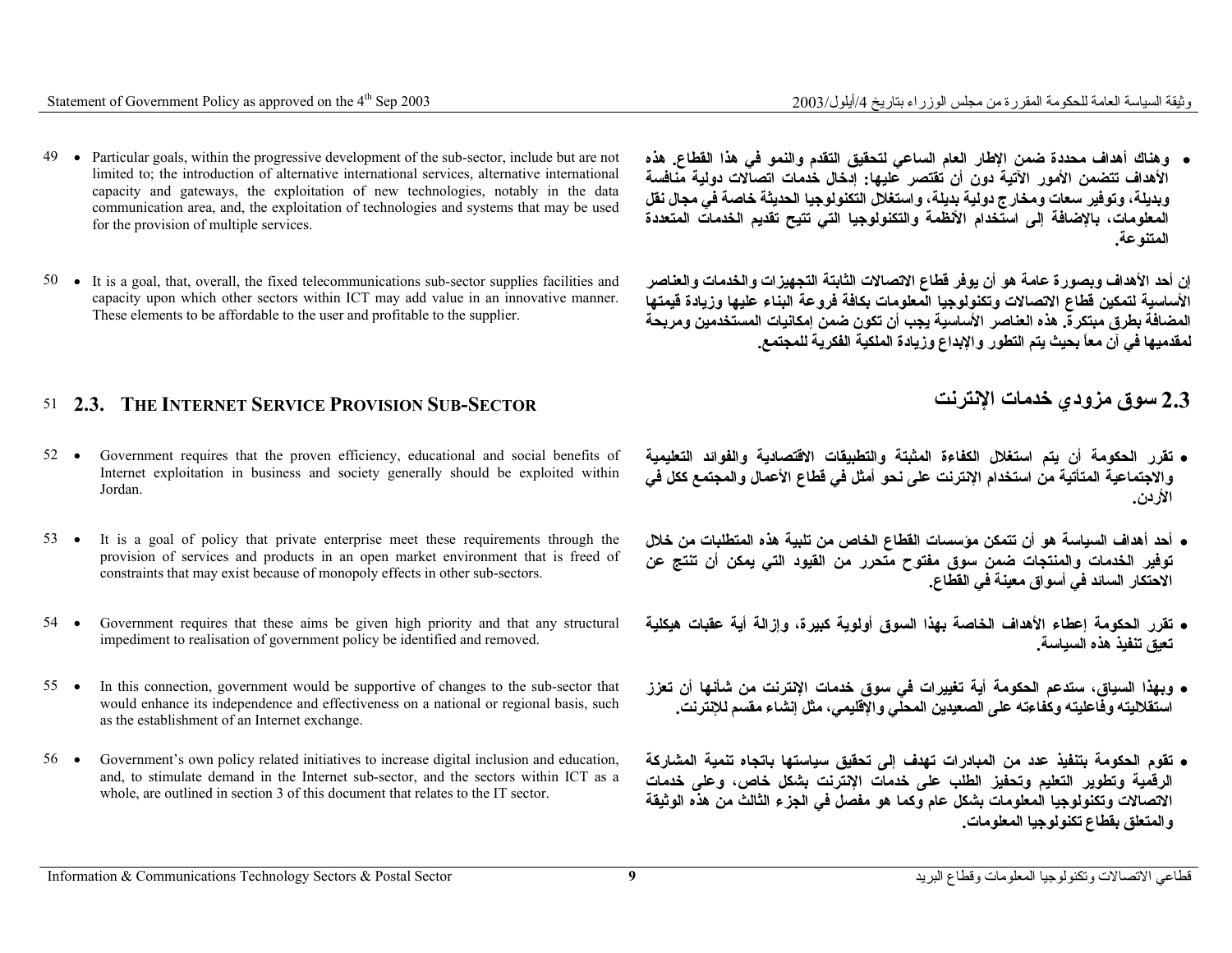- 57 Government requires that regulatory action and proposals for structural changes in the fixed and mobile sub-sectors should recognise the need to eliminate the effects of monopoly conditions on the Internet sub-sector.
- 58 • Notable issues in this area are the reduction of the cost of access to services, the provision of services that are appropriately conditioned to the needs of the Internet service providers, and, the creation of conditions for the introduction of technologies, user terminals and service innovations that may be expected to encourage the diffusion of Internet use in businesses, educational establishments and homes.
- 59 Government recognises the legitimate concerns of citizens relating to the potential for access, through use of Internet services, to material that is either illegal or inappropriate for the user of the service. Experience elsewhere has shown that it is impractical and undesirable that censorship of material be applied at a Governmental level. Government, however, requires that parents, schools, libraries and all others in intermediary or supervisory positions, and are thus best placed to understand the sensitivities and vulnerabilities of those whom they serve, be enabled to take all reasonable steps to ensure necessary protection. It is the intention of Government to provide guidance as to the techniques and measures that may be practically employed by those with responsibility for users, and, their appropriateness in relation to particular circumstances, and, to particular classifications of user.
- **تقرر الحكومة أن تأخذ الأنشطة التنظيمية والتغيرات الهيكلية المقترحة في أسواق الاتصالات الثابتة والمتنقلة بعين الاعتبار الحاجة الماسة لإزالة التأثيرات السلبية للاحتكار القائم في تلك الأسواق على سوق الإنترنت.**
- **بعض المسائل الجديرة بالاهتمام في هذا السياق هي: تخفيض آلفة النفاذ لخدمات الإنترنت، وتوفير خدمات الاتصالات على نحو يلائم احتياجات مزودي خدمات الإنترنت، وخلق الظروف الملائمة لإدخال التكنولوجيا والإبداع في الخدمات والأجهزة الطرفية التي من المتوقع أن تشجع انتشار وتعمق استخدام الإنترنت في مؤسسات الأعمال والتعليم وفي المنازل.**
- **تدرك الحكومة المخاوف المشروعة لدى المواطنين والمتعلقة بإمكانية الوصول من خلال شبكة الإنترنت إلى مواد غير قانونية أو غير مقبولة أخلاقياً بالنسبة للمستخدم. وتفيد الخبرات المكتسبة في مناطق أخرى أن فرض الرقابة على الوصول إلى تلك المواد من قبل الحكومة، هو أمر غير عملي وغير مرغوب به. إلا أن الحكومة تقرر أن يُمَكّن (بفتح الميم) أولياء الأمور والمدارس والمكتبات ومن هم في مواقع المسؤولية عن تقديم الخدمات أو مواقع الإشراف الذين هم أفضل من يستطيع إدراك حساسيات من يخدمون ونقاط ضعفهم، أن يُمكّن هؤلاء من اتخاذ الخطوات المنطقية لتأمين الحماية المطلوبة. وتنوي الحكومة أن توفر توجيهات بخصوص الآليات والإجراءات التي يمكن لمن هم في موقع المسؤولية تطبيقها، وبما يتناسب مع الظروف الخصوصية، وحسب التصنيفات المحددة للمستخدمين.**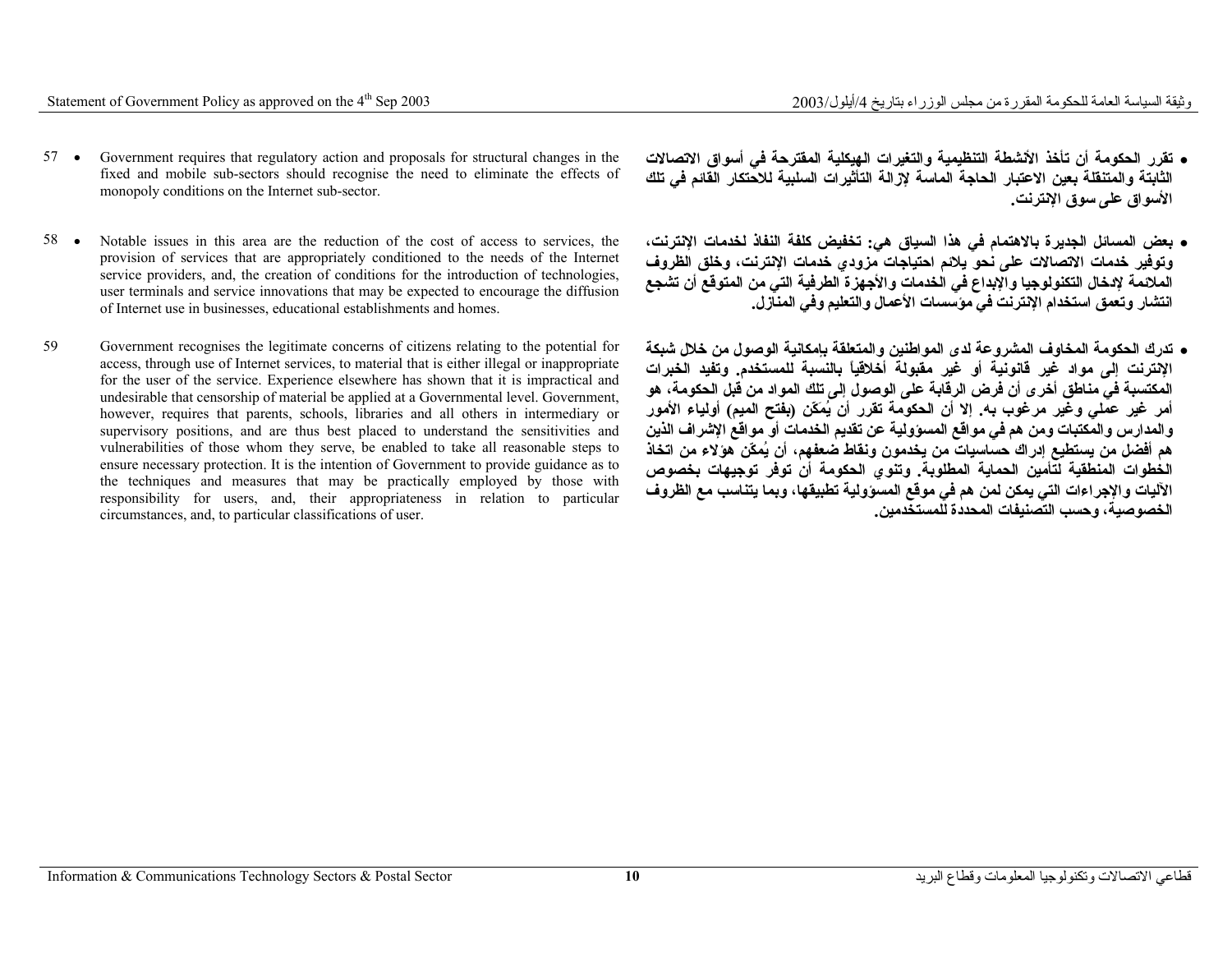**2.4**

# **الخدمات الشمولية SERVICE UNIVERSAL 2.4.** 60

- 61 Consistent with its overall policies that relate to economic growth, and, social development and inclusion, government has a policy goal that sections of society that may be socially or economically deprived, or, cannot obtain services through normal market provision should, nevertheless, have access to public telecommunications services. Services should be provided to them, or, made affordable to them, in their particular circumstances.
- 62 Supply of certain services in such circumstances is commonly known as Universal Access or Universal Service Provision. Where the supply of the relevant services is imposed on a licensed telecommunications operator the activity is described as a Universal Service Obligation (USO).
- 63 Such obligations as presently arise from government policy relating to universal service lie with Jordan Telecom (JT) as part of the arrangements that grant it a monopoly of supply in certain areas of fixed telecommunications services until the end of 2004. It is noted that the percentage of households with a telephone has increased significantly in recent years and it now exceeds 70%.
- 64 In executing government policy set in accordance with Article 3 b) of the Telecommunications Law, MoICT and TRC will review the detail of policy with regard to universal service obligations to be placed on licensees, and the funding of those obligations, with a view to its publication before the end of the JT monopoly. These considerations will also consider the relevance of payphone services in the context of universal access.
- 65 However, in order that stakeholders may consider the issues within an appropriate context, government now states certain policy parameters.
- 66 Government requires that the need for and appropriateness of universal service obligations for licensees be considered within the context of policies for the mobile and fixed telecommunications sectors that have been stated in section 2.1.and 2.2 in this document. In general those policies and associated targets may be characterised as seeking a significant expansion of service provision through normal competitive market mechanisms that eliminate pricing imbalances, increase investment potential and enhance consumer affordability and thus can be expected to limit the need for universal service obligations.

**توافقاً مع سياستها العامة المتعلقة بالتطور الاقتصادي والتنمية الاجتماعية والمشارآة الشاملة، فإن أحد أهداف الحكومة في سياستها هذه أن تتوفر، لدى الشرائح الاجتماعية الأقل حظاً أو غير القادرة لأسباب اجتماعية أو اقتصادية على التمتع بخدمات الاتصالات من خلال شروط السوق، وسيلة للنفاذ إلى خدمات الاتصالات العامة بشكل "مُقتدَر عليه" ضمن ظروفهم الخاصة.**

**إن توفير الخدمات في الظروف أعلاه، يطلق عليه صفة "شمولية النفاذ" أو "تقديم الخدمات الشمولية"، وعند إلزام أي من المشغلين المرخصين بتوفير هذه الخدمات فيطلق على هذا الالتزام صفة "التزامات الخدمات الشمولية" (USO - Obligation Service Universal(.**

**إن التزامات الخدمات الشمولية في الوقت الحاضر، والنابعة من سياسة الحكومة، تقع على عاتق شرآة الاتصالات الأردنية آجزء من ترتيبات الإنفرادية التي تتمتع بها الشرآة حتى نهاية سنة ،2004 ومن الملاحظ أن نسبة عدد الهواتف الثابتة إلى عدد الوحدات السكنية قد تجاوز .%70**

**تنفيذاً للسياسة المقررة من قبل الحكومة بموجب المادة (3 <sup>ب</sup>) من قانون الاتصالات ستقوم آل من وزارة الاتصالات وتكنولوجيا المعلومات وهيئة تنظيم قطاع الاتصالات، بدراسة تفاصيل السياسة المتعلقة بالتزامات الخدمات الشمولية لتضمينها في الرخص، وأساليب تمويل تكاليف هذه الالتزامات، وذلك بهدف إعلانها قبل انتهاء مدة إنفرادية شرآة الاتصالات. هذه المراجعة ستشمل أيضاً العلاقة والصلة الوثيقة بين توفر خدمة الهواتف العمومية <sup>و</sup> تطبيق شمولية النفاذ.**

**ولكن ولتَمكين أصحاب العلاقة من دراسة هذه المسائل ضمن سياقها المناسب، تعلن الحكومة فيما يلي بعض معايير السياسة المتعلقة بذلك:**

• **تقرر الحكومة أن تتم دراسة مدى الحاجة وملائمة التزامات الخدمات الشمولية للمرخصين ضمن سياق السياسات المتعلقة بكل من قطاعي الاتصالات المتنقلة والثابتة، والتي سبق استعراضها في الجزء الثاني من هذه الوثيقة. وبصفة عامة يمكن تصنيف هذه السياسات والأهداف المرتبطة بها على أنها تسعى نحو توسع ملحوظ في تقديم خدمات الاتصالات وذلك من خلال آليات المنافسة الطبيعية في السوق، التي تزيل عدم التوازن في الأسعار، وتزيد من فرص الاستثمار وتعزز من القدرة الشرائية للمستهلك. وبالتالي يتوقع أن تقلل هذه السياسات من الحاجة إلى فرض التزامات الخدمات الشمولية.**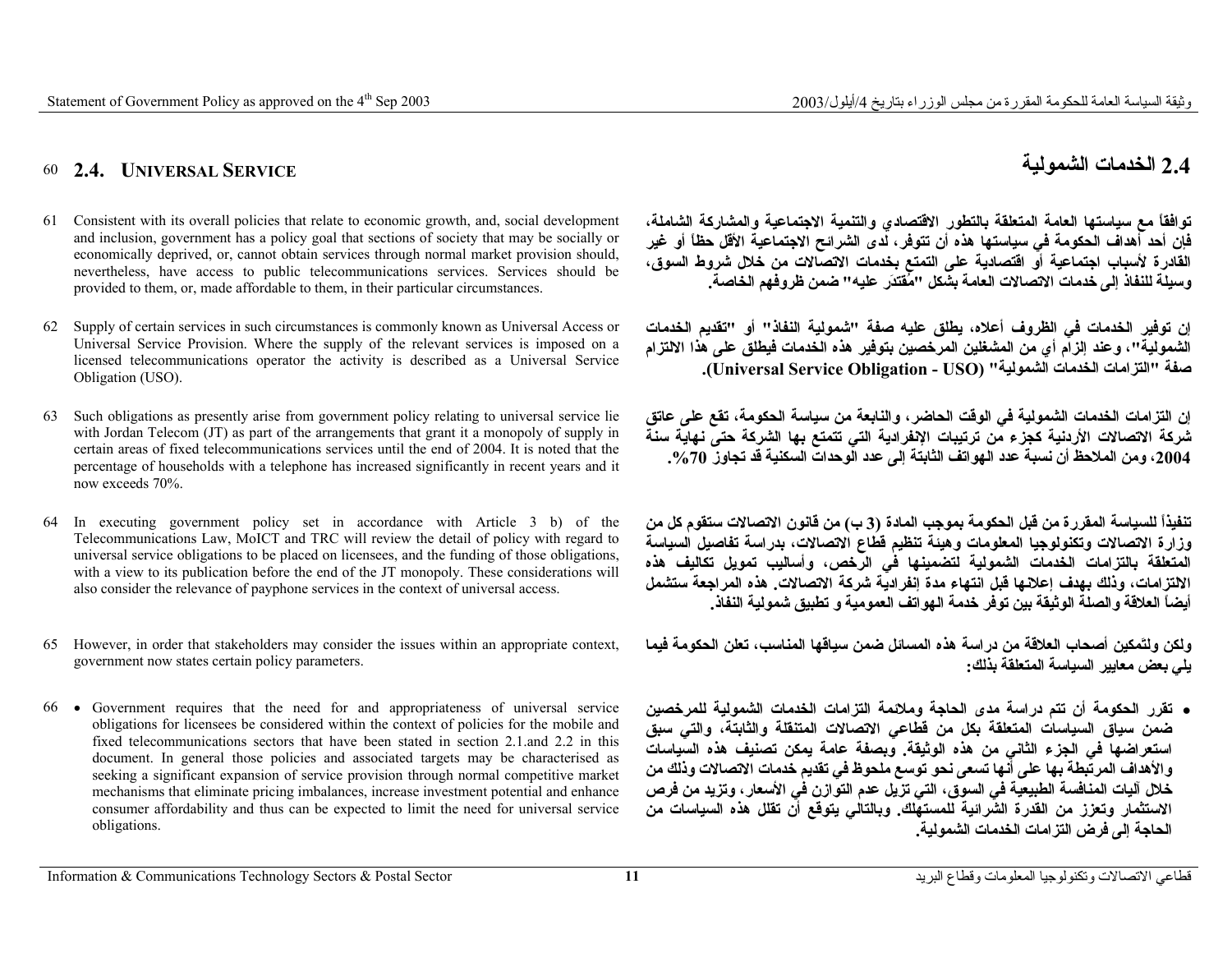- 67 Government requires that the applicability of universal service obligations upon licensees be considered on a technology neutral basis. This parameter recognises that mobile access now numerically exceeds fixed service access and is, at certain levels, competitive with fixed domestic services and payphone services.
- 68 Government requires that any universal service regime should only be targeted at areas of very specific need, and, defined in terms of a minimum set of services of specified quality. This is in order that the funding mechanism associated with any obligations may be fully transparent, and, not represent an undue distortion of open market mechanisms or represent barriers to competitive entry to certain areas of the market.
- 69 Government policy with regard to digital inclusion, and associated funding, has been addressed in section 3 of this document.

# **حماية بنية الاتصالات التحتية INFRASTRUCTURES COMMUNICATION OF PROTECTION 2.5.** 70

71 In recognition of the key role that network-based services play in the life and economy of the Nation, Government requires that all reasonable steps are taken to protect the continuity and integrity of supply of information and communication services. Government will accordingly be supportive of measures that are initiated by TRC to require licensees and others to take appropriate protection or recovery actions.

#### 72 **2.6. GOVERNMENT OWNERSHIP IN THE TELECOMMUNICATIONS SECTOR**

73 Government will withdraw from its ownership position in Jordan Telecom, as market conditions and economic circumstances permit. Government will act in a manner and in a timescale that is in accordance with the relevant Law and is consistent with its responsibilities as a shareholder of JT.

**2.6 ملكية الحكومة في قطاع الاتصالات**

**ستتخلى الحكومة عن ملكيتها الجزئية في شرآة الاتصالات الأردنية، حسبما تسمح به أوضاع السوق والظروف الاقتصادية. وستطبق الحكومة هذه السياسة بأسلوب وبمدى زمني يتفق مع التشريعات العامة ويتوافق مع مسؤولياتها آمساهم في شرآة الاتصالات الأردنية.**

- **تقرر الحكومة أن تتم دراسة إمكانية تطبيق التزامات الخدمات الشمولية على المشغلين المرخصين على أسس محايدة تكنولوجيا.ً حيث أن حجم استخدام خدمات الهواتف المتنقلة الآن تفوق من حيث الكم استخدام الخدمات الثابتة، آما أن خدمات الهواتف المتنقلة تنافس الخدمة الهاتفية المنزلية الثابتة وخدمة الهواتف العمومية في نواحي معينة.**
- **تقرر الحكومة أن يقتصر توفير الخدمات الشمولية على المناطق ذات الاحتياجات الخاصة جدا،ً بحيث تتضمن توفير الحد الأدنى من الخدمات وبجودة معينة. والهدف من هذا المعيار هو أن تتسم آلية التمويل المرتبطة بهذه الالتزامات بالشفافية التامة، وألا تتسبب في تشويه آليات السوق المفتوح أو تضع عقبات أمام دخول المنافسة إلى جوانب معينة من السوق.**
- **سيتم بحث سياسة الحكومة تجاه "المشارآة الرقمية" والتمويل المطلوب لذلك في القسم الثالث من هذه الوثيقة.**

**إدراآاً للدور الحيوي والأساسي الذي تلعبه الخدمات المعتمدة على شبكات الاتصال في المجتمع والاقتصاد، تقرر الحكومة أن يتم اتخاذ آافة الخطوات المعقولة لحماية استمرارية وسلامة البنى التحتية الضرورية لتزويد هذه الخدمات. وعليه فإن الحكومة ستدعم أية إجراءات تبدأها الهيئة**

**بإلزام المرخصين وغيرهم لاتخاذ تدابير الوقاية أو إجراءات التعافي المطلوبة.**

2.5 حماية بنية الاتصالا*ت* التحتية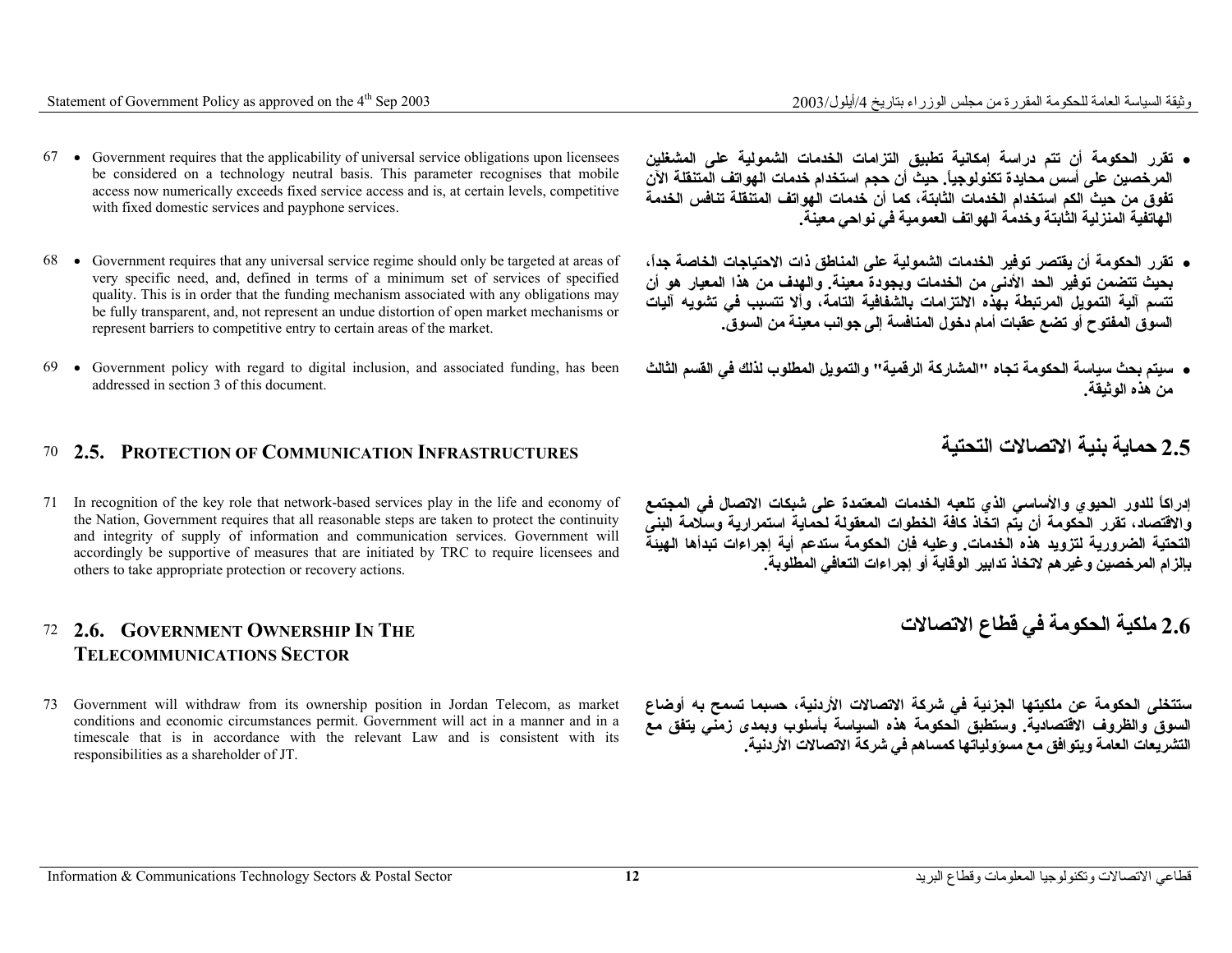### <sup>74</sup>**2.7. EXPLOITATION OF JORDAN'S ADVANTAGES WITHIN THE REGION**

- <sup>75</sup>Government requires that the acknowledged lead over other states that Jordan has established, at a Regional level, in the progressive liberalisation of its telecommunications sector should be actively exploited.
- Factors contributing to the leading position are considered to be;
	- •the establishment of an independent Regulator, the TRC,
	- •the wider structural reforms within the economy as a whole,
	- •advantageous free trade agreements,
	- • The supportive posture of Government toward innovation and the development of education and skills.
- <sup>77</sup>It is a policy goal that investment be attracted into the provision of services, not only for domestic consumption, as primarily outlined in the sections above, but also for the provision of transit or 'hub' services on a regional basis. In addition, it is a policy goal that Jordan exploit its lead to develop, within its business sector, those skills and capabilities that may be applied on a far wider basis than the Jordan market. The universal standards that apply in communications service provision, and the associated technologies, make this a viable proposition for Jordanian businesses. Government also seeks that where Jordan is able to contribute particular value through its skilled workforce, such as in the Arabisation of established functions or systems, and, Arabic content provision, those opportunities should be grasped.
- <sup>78</sup>Government recognises the urgency of action in this area. Government, through MoICT in coordination with other concerned parties, will play its required role in the active promotion, and enabling of the opportunities within Jordan and the region. Government encourages entrepreneurial elements within the private sector, and established operators, to come forward with proposals in this connection.

# **2.7 الاستغلال الأمثل لمميزات الأردن في المنطقة**

• **تتطلع الحكومة لأن يتم بفعالية استغلال التقدم المشهود الذي حققه الأردن في تحرير قطاع الاتصالات بالمقارنة مع الدول الأخرى على المستوى الإقليمي.**

**بعض العوامل التي ساهمت بالوصول إلى هذا التقدم هي:**

- **تأسيس هيئة تنظيمية مستقلة هي "هيئة تنظيم قطاع الاتصالات"** 
	- **الإصلاحات الهيكلية الاقتصادية الشاملة**
	- **الميزات التفضيلية لاتفاقيات التجارة الحرة**
	- **مثابرة الحكومة على دعم الابتكار وتطوير التعليم والمهارات.**

**إن أحد أهداف السياسة هو جذب الاستثمار للقطاع لتوفير خدمات اتصالات ليس على صعيد الاستهلاك المحلي فحسب بل أيضاً على صعيد نقل الخدمات "العابرة للمملكة" أو تحويل الأردن إلى مرآز خدمات إقليمي للمنطقة آكل (HUB(. لذلك تسعى الحكومة من خلال سياستها أن يستغل الأردن تقدمه لِيُطوِر المهارات والقدرات لدى قطاع الأعمال فيه، والتي يمكن تسخيرها في مجالات أوسع بكثير من السوق الأردني. وحيث أن مجال توفير خدمات الاتصالات يخضع لمقاييس عالمية عامة، فإن هذا التوجه الأوسع يصبح مجدياً لقطاع الأعمال الأردني. آما تسعى الحكومة أيضاً إلى انتهاز الفرص التي يمكن للأردن فيها أن يقدم فائدة معينة من خلال القوى البشرية الماهرة المتوفرة لديه، مثل تعريب الأنظمة وتوفير المحتوى التحريري باللغة العربية.**

**إن الحكومة تدرك الحاجة الملحة للتحرك في هذا المجال. وستلعب الحكومة من خلال وزارة الاتصالات وتكنولوجيا المعلومات، وبالتنسيق مع المعنيين، الدور المطلوب منها في الترويج والتشجيع وتفعيل الفرص على مستوى الأردن والمنطقة. آما ستشجع الحكومة العناصر الريادية في القطاع الخاص والمشغلين العاملين على التقدم باقتراحات عن آيفية المضي قدماً بهذا الشأن.**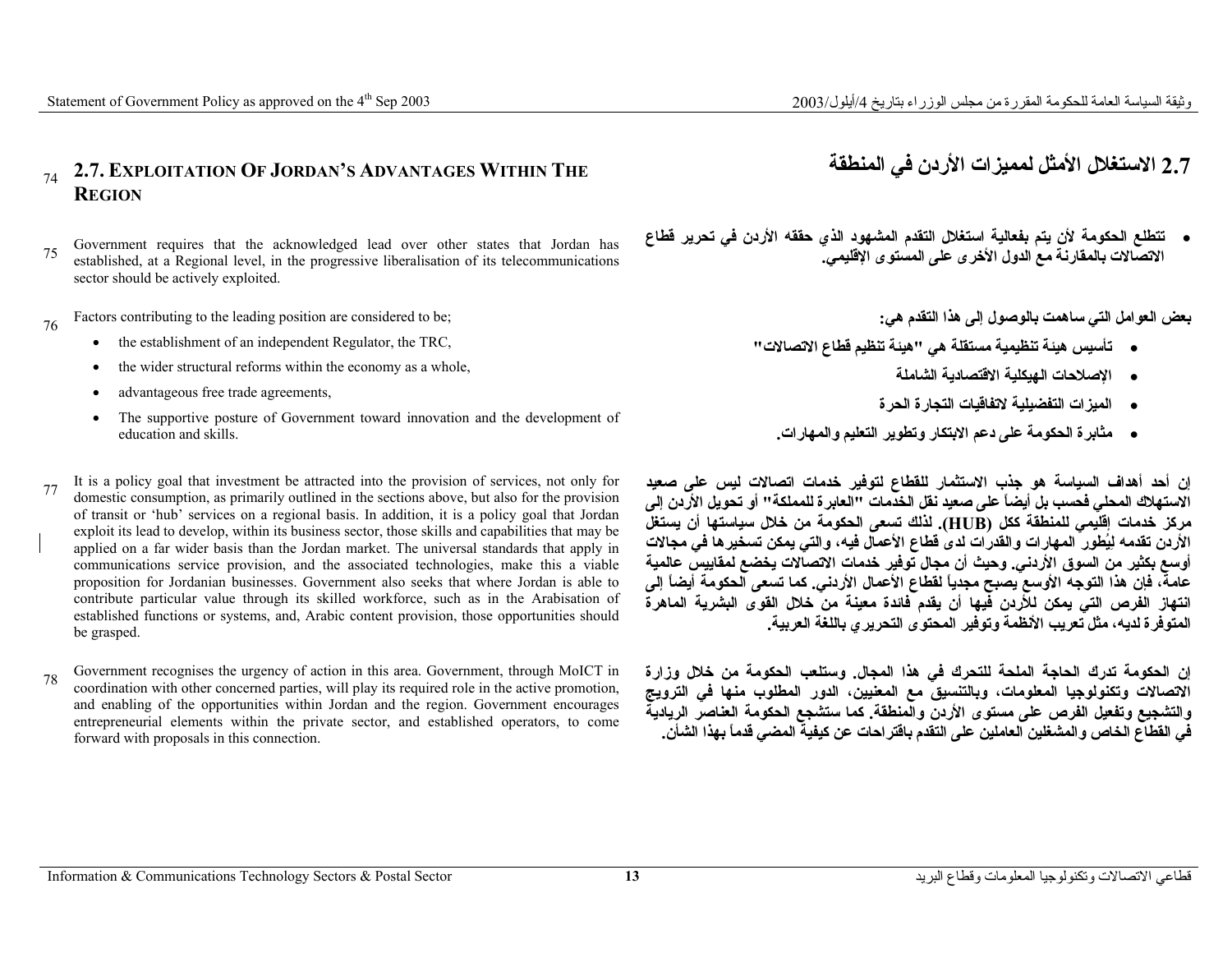## **.3 السياسة العامة لقطاع تكنولوجيا المعلومات INFORMATION THE TO RELATED POLICY 3.** 79 **TECHNOLOGY (IT) SECTOR**

- Government requires that all practical steps be taken to develop the IT sector so that it becomes an internationally competitive player. Steps taken should attract local and foreign private sector investment and yield high quality employment, export revenues and associated profitability. 80
- Government requires that IT contribute to the means by which the nation's human assets 81 Covernment requires that 11 contribute to the mean may be developed in educational and social terms.
- •Government requires that government entities should exploit IT to attain greater efficiency and openness in its dealings with citizens and businesses.
- Government requires that all practical steps be taken to ensure that the general business community exploits IT to a level that enhances the efficiency and competitiveness of all of the industrial and service sectors of the economy. 83
- Much progress has been made in recent years in creating a legal and economic environment which progress has been made in recent years in creating a regar and eco<br>in which private capital and enterprise may drive the IT sector forward.
- Government continues, through MoICT, to shoulder its own responsibilities, under the Research Conditions, all outer in the strategist, promoter, educator and facilitator for sectors within ICT.
- Not least, government seeks to 'practice what it preaches' by striving for greater efficiency and openness through the application of IT, encompassing connectivity and common standards. 86
- **تقرر الحكومة أن تُتّخَذ آافة الإجراءات العملية التي تكفل تطوير قطاع تكنولوجيا المعلومات بما يمكنه من المنافسة على المستوى الدولي. وبما يؤدي إلى جذب الاستثمارات المحلية والدولية وخلق فرص عمل متميزة وتحقيق عوائد تصديرية، وما يرافق ذلك من ربحية.**
- **تقرر الحكومة أن تساهم تكنولوجيا المعلومات في الوسائل المستخدمة في التطوير التعليمي والاجتماعي للموارد البشرية.**
- **تقرر الحكومة أن تقوم المؤسسات الحكومية باستغلال الفرص التي توفرها تكنولوجيا المعلومات لرفع آفاءة أدائها وتيسير إجراءاتها مع المواطنين والشرآات.**
- **تقرر الحكومة أن تُتخَذ آافة الإجراءات العملية لضمان قيام قطاع الأعمال باستغلال تكنولوجيا المعلومات بشكل يكفل رفع آفاءة القطاعات الصناعية والخدمية وزيادة قدرتها التنافسية.**

**إن التقدم الذي تم تحقيقه في السنوات الأخيرة أوجد بيئة قانونية واقتصادية تُتيح لرؤوس الأموال ولمؤسسات القطاع الخاص دفع عجلة تنمية قطاع تكنولوجيا المعلومات.**

**ستستمر الحكومة من خلال وزارة الاتصالات وتكنولوجيا المعلومات بتحمل مسؤولياتها بموجب القانون بالقيام بدور التثقيف والترويج والتسهيل وبدور واضع الاستراتيجيات في آل ما يتعلق بقطاعي الاتصالات وتكنولوجيا المعلومات.**

**تسعى الحكومة إلى ممارسة ما تدعو إليه لتحقيق المزيد من الكفاءة والانفتاح عن طريق توظيف تكنولوجيا المعلومات بما في ذلك الترابط والمعايير المشترآة.**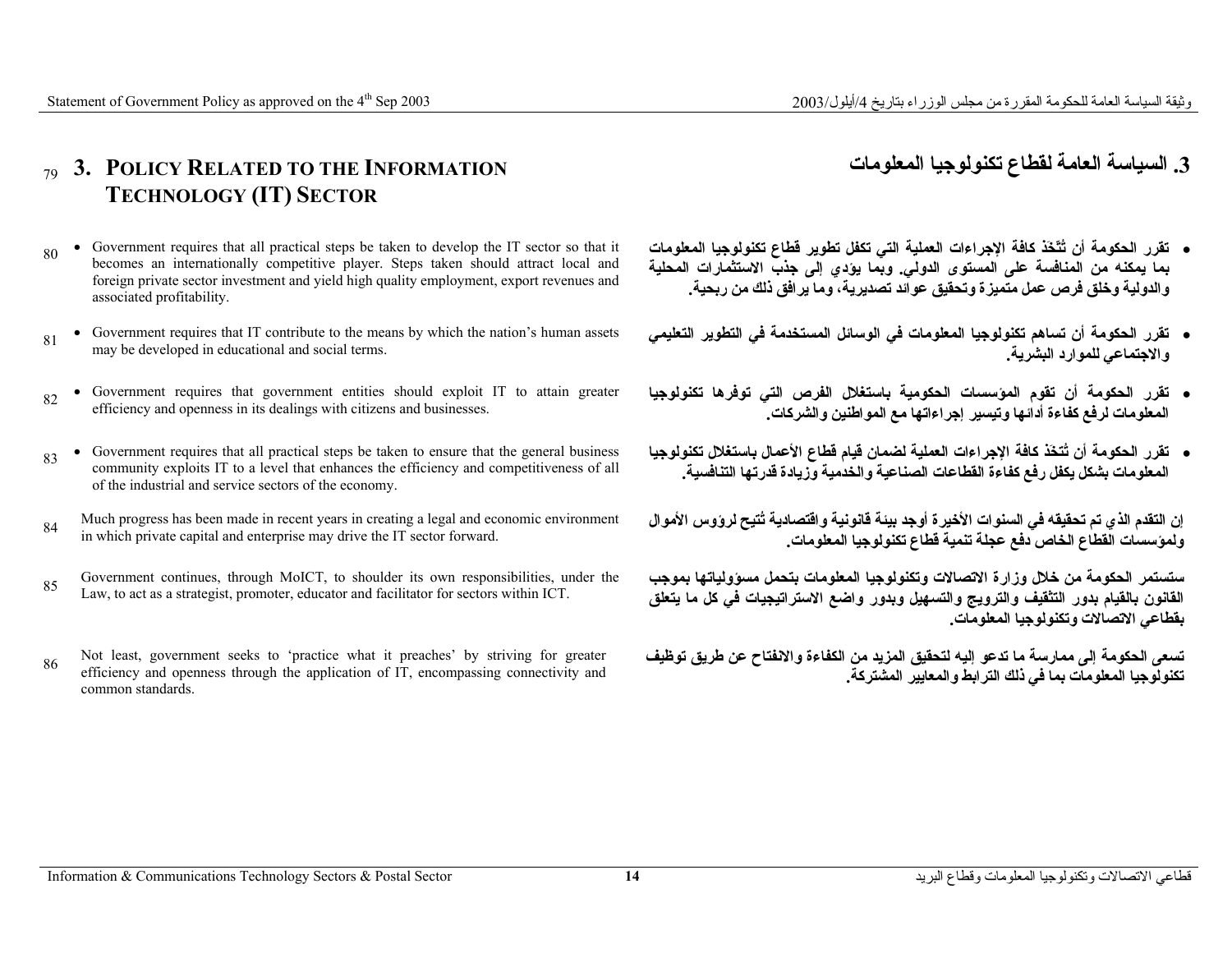- The fundamentals of Government policy will remain consistent in the coming years and will 87 **EXECUTE 18 ENCONCLUSION** ENCONCLUSION **EXECUTE:** 87 **encompass the following goals and actions**:
- Government will work with national and international trade bodies, with the objective of removing any identified further impediments to the sector meeting the government's fundamental policy for its success. In this connection, government recognises, amongst other factors, the shortfalls identified in the review of 'eReadiness' within Jordan (Dated Oct 2002 and incorporated into REACH 30.). These shortfalls relate to connectivity, information security and the eBusiness Climate. MoICT is actively exercising the powers over all sectors within ICT that flow from the responsibilities that are placed upon it by Law to address these areas. 88
- Government will continue with its important role in promoting the interests of the sector and acting a catalyst for action but it seeks that private enterprise and capital should drive the sector forward. 89
- Government requires that open market principles should apply to the IT sector. Accordingly, Government requires that regulation not be applied, except in those exceptional circumstances where it can be objectively justified and, it lies within the regulatory jurisdiction of the TRC. Government considers that the Competition Law of 2002 provides adequate safeguards against anti-competitive activity within the sector at the present time.  $90$
- Government will move forward with the Connecting Jordanians initiative and all similar projects that are key instruments in the implementation of policy. These initiatives typically contribute to educational reform and life-long learning, promote the development of ICT resources in disadvantaged areas and thus stimulate the overall IT sector. MoICT has obligation under the Law to 'encourage the preparation of advanced programs of education and training in telecommunications and information technology, including the use of the Internet, electronic commerce, and electronic transactions'. MoICT will, accordingly, play a pivotal enabling role in these initiatives, including the establishment of a private national broadband network that will connect educational establishments. **91**
- • Government, acting through MoICT, will move forward with, and manage and lead, eGovernment related initiatives. These initiatives require government entities to achieve efficiencies and improve public services through the application of IT. Accordingly MoICT will specify and ensure the effective provision, management and maintenance of physical and logical IT resources, and, the best use of human and financial resources. In this connection MoICT will establish a National Information Technology Centre (NITC)  $\Omega$

**إن مبادئ السياسة الحكومية سوف تبقى ثابتة خلال السنوات القادمة وسوف تشمل النشاطات والأهداف التالية:**

- **ستقوم الحكومة بالعمل مع هيئات تجارية وطنية ودولية بهدف إزالة أية معوقات تحد من نجاح القطاع في تلبية سياستها العامة. وفي هذا السياق، فإن الحكومة تدرك النواقص التي بينتها دراسة الجاهزية الإلكترونية للأردن (بتاريخ الأول من أآتوبر لسنة <sup>2002</sup> والواردة ضمن مبادرة ريتش 3.0) والمتعلقة بتوفر النفاذ، وحماية المعلومات، ومناخ الأعمال الإلكتروني. إن وزارة الاتصالات وتكنولوجيا المعلومات تقوم بممارسة سلطاتها على جميع القطاعات المرتبطة بالاتصالات وتكنولوجيا المعومات في حدود مسؤولياتها الواردة في القانون وذلك لمعالجة الأمور سابقة الذآر.**
- **ستواصل الحكومة القيام بدورها المهم في ترويج مصالح القطاع وتسعى لجعل مؤسسات ورأس مال القطاع الخاص القوة الدافعة للقطاع.**
- **أن يتم العمل من قبل الحكومة بمبادئ "السوق المفتوح" في قطاع تكنولوجيا المعلومات. ولهذا تطالب الحكومة بعدم تطبيق أية أساليب للتحكم بالسوق إلا في حالات استثنائية يمكن تبريرها بموضوعية وتقع ضمن نطاق السلطة التنظيمية للهيئة. وترى الحكومة أن قانون المنافسة رقم <sup>49</sup> لسنة <sup>2002</sup> يوفر في الوقت الحالي الحماية الكافية من الممارسات المخلة بالمنافسة ضمن القطاع.**
- **ستقوم الحكومة بالمضي قدماً في مبادرة "الاتصال للمعرفة" وآافة المشاريع المشابهة والتي هي أدوات رئيسيه في تطبيق سياسة الحكومة. إن هذه المبادرة ستساهم في الإصلاح التربوي والتعلم مدى الحياة بالإضافة لمساهمتها في نشر وتطوير موارد الاتصالات وتكنولوجيا المعلومات في المناطق الأقل حظا،ً مما يؤدي لتحفيز قطاع تكنولوجيا المعلومات بشكل عام. إن وزارة الاتصالات وتكنولوجيا المعلومات ملزمة ضمن القانون "بتشجيع وضع برامج تعليمية وتدريبية متقدمة في مجال الاتصالات وتكنولوجيا المعلومات، بما في ذلك البرامج المتعلقة باستخدام الإنترنت، والتجارة والمعاملات الإلكترونية". لذا سوف تقوم الوزارة بدور محوري عن طريق تفعيل هذه المبادرة والذي يشمل تأسيس شبكة وطنية خاصة للمعلومات تربط المؤسسات التعليمية.**
- **ستقوم الحكومة من خلال وزارة الاتصالات وتكنولوجيا المعلومات بتطوير ودعم وتنفيذ برنامج الحكومة الإلكترونية الذي يتطلب من المؤسسات الحكومية تحقيق الفعالية وتحسين الخدمات العامة من خلال تطبيقات تكنولوجيا المعلومات. ولهذا ستقوم الوزارة بتحديد والتأآد من فاعلية توفير وإدارة وصيانة موارد تكنولوجيا المعلومات. آما وستقوم بالعمل على التوظيف الأمثل**

قطاعي الاتصالات وتكنولوجيا المعلومات وقطاع البرید **<sup>15</sup>** Sector Postal & Sectors Technology Communications & Information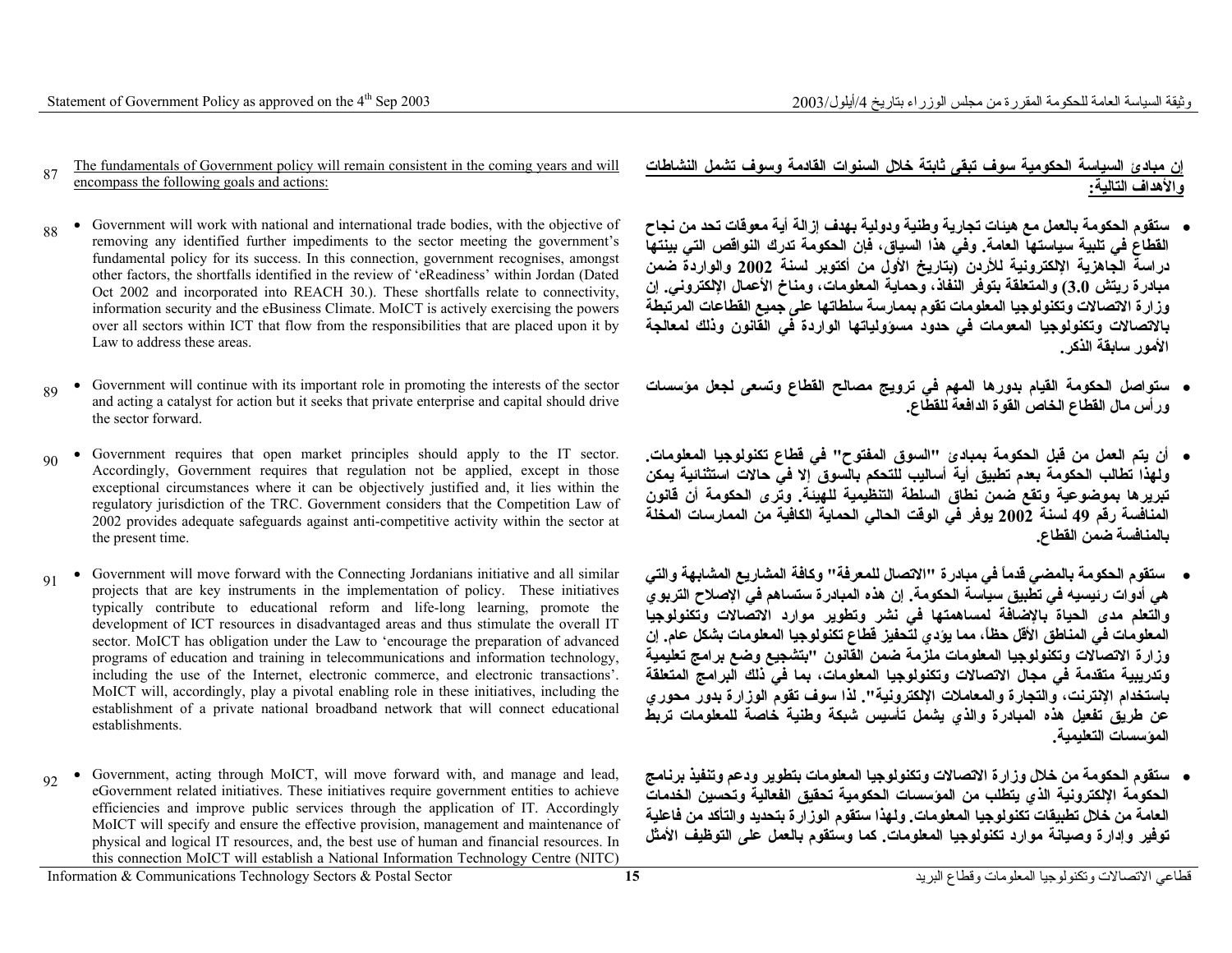under the direction of the Minister. For the procurement of ICT by Government, MoICT will issue enabling technical standards and specifications, where appropriate.

- Government, through MoICT, will continue, in association with the private sector, to take steps that encourage the adoption of IT, e-Commerce, collaborative working, research and development and similar areas, within the general industrial and service sectors of the economy. MoICT will ensure that initiatives managed by it, should, to the extent that is feasible and practicable, and not in conflict with National interest or security considerations, be completed by, or outsourced to, the private sector. 93
- In connection with eCommerce, Government is taking action to create a legal framework for: electronic transactions in Jordan, associated consumer protection, and, the discouragement of 'cyber-crime'. NITC will administer, on behalf of Jordan, Internet related domain names associated with the .jo designation. 94
- Government recognises that in order to achieve digital inclusion for all citizens, 95 government must undertake activities that are not economically viable for the private sector to complete in their entirety. In such circumstances, procurement processes will ensure that appropriate contributing elements are supplied by the private sector.
- • Government further recognises that in certain instances it may, as a result of actions associated with implementation of policies that have been described, establish infrastructure and facilities that may have economic potential beyond their use by Government. Should government release capacity, sell infrastructure or in any other way realise value from its enabling investment, it will ensure that such action is effected in a transparent and non-discriminatory manner, in order that it should not unduly distort any markets or sectors within ICT. 96

**للموارد البشرية والمادية. وفي ضوء ذلك قامت الحكومة بإنشاء مرآز وطني لتكنولوجيا المعلومات يرتبط بوزير الاتصالات وتكنولوجيا المعلومات. أما بالنسبة للمشتريات الحكومية الخاصة بموارد تكنولوجيا المعلومات، فإن الوزارة سوف تقوم بإصدار المواصفات والمعايير التقنية المناسبة.**

- **ستستمر الحكومة من خلال وزارة الاتصالات وتكنولوجيا المعلومات وبالتعاون مع القطاع الخاص باتخاذ الخطوات التي تشجع تبنّى تكنولوجيا المعلومات والتجارة الإلكترونية والعمل المشترك، والتطوير والأبحاث والأمور الأخرى المشابهة ضمن القطاعات الصناعية والخدماتية. بالإضافة لذلك ستراعي الوزارة أن تتاح الفرصة للقطاع الخاص في تنفيذ مبادرات الوزارة أو إتمامها طالما آان ذلك ملائماً وعملياً ولا يتعارض مع المصلحة الوطنية أو الاعتبارات الأمنية.**
- **فيما يتعلق بالتجارة الإلكترونية، فإن الحكومة تقوم باتخاذ الإجراءات اللازمة لإيجاد هيكل قانوني للتعاملات الإلكترونية في الأردن، وما ينتج عنها من ضرورة حماية المستهلك والحد من جرائم الإنترنت. ويتولى مرآز تكنولوجيا المعلومات الوطني إدارة وتسجيل النطاقات الخاصة بالإنترنت في المجال المعروف بـ(jo. (**
- • **تدرك الحكومة أنه ولغايات تحقيق المشارآة الرقمية لجميع المواطنين فإن على الحكومة في بعض الأحيان أن تأخذ على عاتقها النشاطات غير المجدي إنجازها من قبل القطاع الخاص. على أن يراعى في مثل هذه الأحوال شراء اللوازم الضرورية لهذه المشاريع عن طريق القطاع الخاص.**
- **تدرك الحكومة أيضا أن تطبيق سياساتها في بعض الحالات يستدعي إنشاء بنية تحتية ومرافق قد يكون لها فرص اقتصادية تتعدى استخدامات الحكومة. وفي حال قيام الحكومة بممارسة صلاحياتها ببيع البنية التحتية أو تحرير السعات المتوفرة أو تحقيق المردود المالي لاستثماراتها بأي طريقة أخرى، فإن عليها العمل على تحقيق ذلك بشفافية وبدون تمييز لعدم الإضرار بأية أسواق أو قطاعات عاملة ضمن قطاع الاتصالات وتكنولوجيا المعلومات.**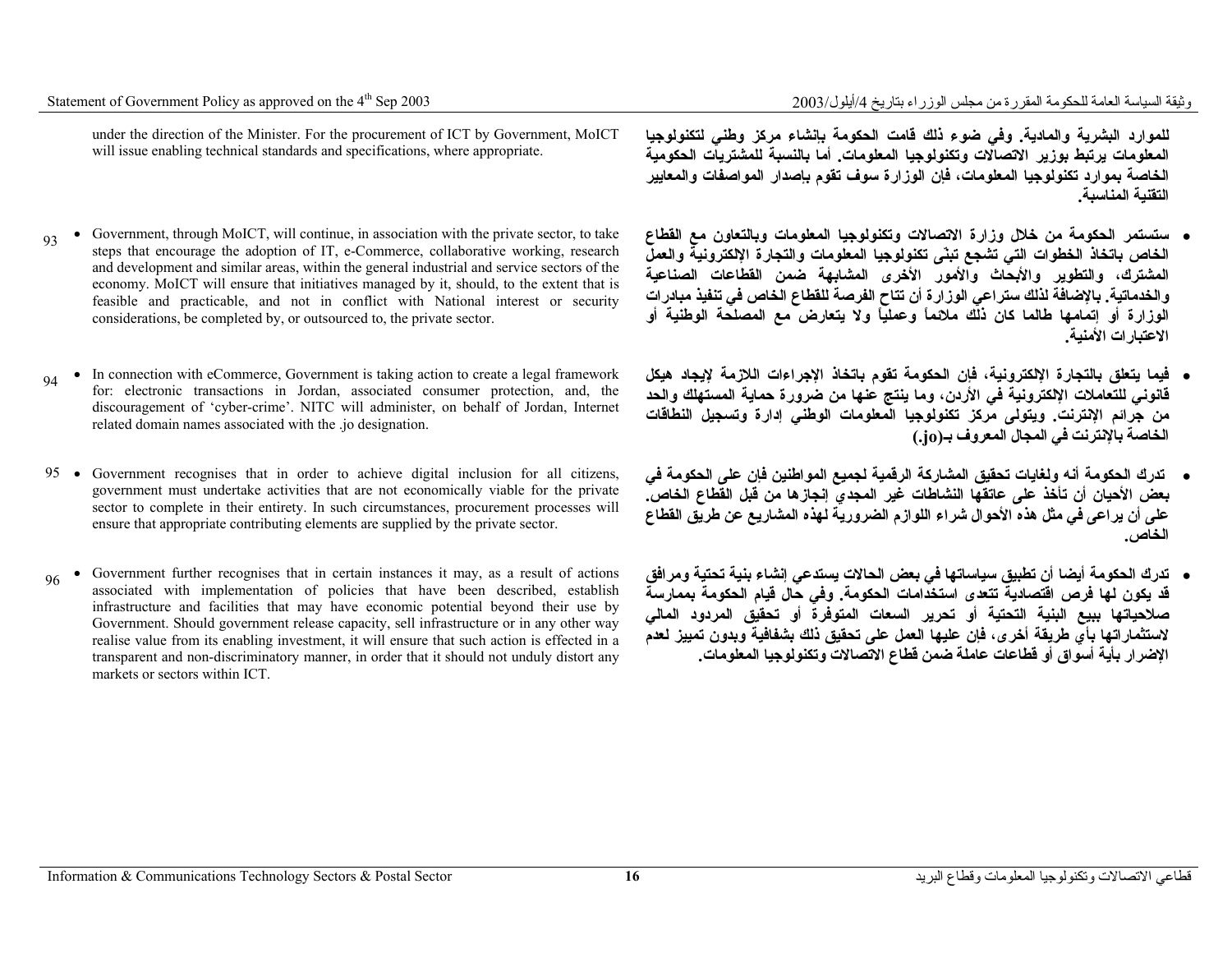# <sup>97</sup>**4. POLICY RELATED TO THE POSTAL SECTOR البريد لقطاع العامة السياسة .4**

**.4.1 استمرارية الإصلاحات**

- **تقرر الحكومة استمرار إصلاحات القطاع البريدي لمواآبة التطورات الاجتماعية والاقتصادية والتكنولوجية وللاستجابة لمتطلبات السوق مع ضمان حصول المواطنين على خدمات بريدية ذات جودة عالية وبأجور مقتدر عليها.**
- 

**الأهداف الرئيسة للسياسة العامة لقطاع البريد هي:**

- **تلبية الطلب على الخدمات البريدية.**
- **تحسين نوعية الخدمات البريدية التقليدية وتشجيع إدخال خدمات جديدة ومتطورة لتلبية احتياجات المستخدمين.**
	- **تقليل اعتماد القطاع على الدعم الحكومي.**
	- **المحافظة على استثمارات القطاع الخاص واستقطاب رؤوس أموال جديدة.** 
		- **تشجيع المنافسة.**
- **تطوير القطاع البريدي ليؤدي دور محوري آأحد عناصر البنية التحتية الفعالة التي تخدم الاقتصاد الوطني.**

# **.4.2 الخدمة**

**تقرر الحكومة توفير خدمات بريدية شمولية، بحيث تعرف آما يلي: جمع وتوزيع البعائث البريدية آل يوم عمل من وإلى آل عنوان في الأردن وبأجر مقتدر عليه. وعليه يجب أن يصار إلى تحديد تفاصيل الخدمة البريدية الشمولية في "عقد الأداء" لمشغل البريد العام أو برخص مستقبلية تصدرها الهيئة.**

**بريدية شمولية.** 

### **4.1. CONTINUING REFORM**

- <sup>99</sup> Government requires a continuation of the process of reform of the postal sector. This is to ensure that it is able to cope with socio-economic and technological changes and respond to market needs whilst ensuring that all citizens have access to high quality postal services at an affordable price.
- ه تقرر الحكومة الاستمرار في وزيادة فتح الفطاع البريدي لمشاركة واستثمارات الفطاع الخاص. Government requires that the sector be further opened to private sector participation and<br>investment

101 The principal goals of these general policies continue to be:

- •To satisfy demand for postal services
- • To improve the quality of traditional services and to encourage the introduction of new services for which there is demand
- •To reduce the sector dependence on government budget
- • To maintain existing private sector investment and stimulate new investment in the sector
- •To foster competition
- • To develop the postal sector to play a pivotal role as a component of an effective infrastructure that serves the national economy.

# **البريدية الشمولية SERVICE POSTAL UNIVERSAL 4.2.**<sup>102</sup>

- <sup>103</sup>Government requires that a universal postal service be provided. The universal postal service is the collection and distribution, each working day to every postal address in Jordan, of postal articles, at rates that are affordable to Jordanians. Government requires that details of the universal service be included in the Performance Contract or future licenses issued by the regulator.
- تقرر الحكومة أن يستمر إلزام شركة البريد الأردني، باعتبارها مشغل البريد العام، بتقديم خدمات Government requires that Jordan Post Company (JPC) as the Public Postal Operator<br>يديدية شعولية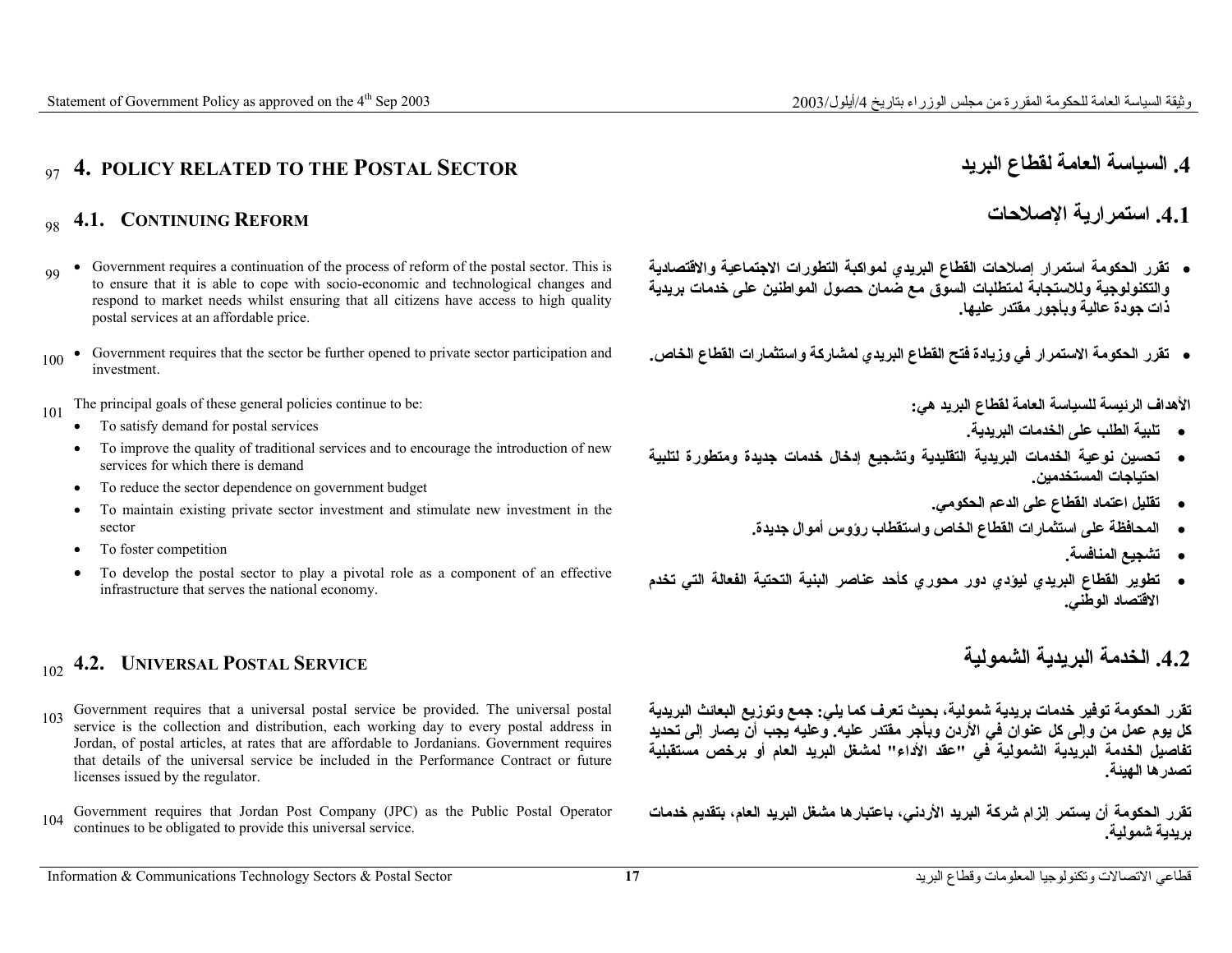- 105 Within elements of the universal postal service, JPC may not presently fully recover the cost of provision of the service. Accordingly, Government requires that minimal postal services consistent with current practice will continue to be 'reserved' to JPC as the exclusive provider for a period of time.
- على الرغم مما ورد، سيتم في المستقبل فتح سوق الخدمات البريدية، بما في ذلك الخدمات . However, Government requires that in the longer term the market for postal services,<br>الحصدية بشكار كلما بالمنافسية
- 107 With regard to the universal service obligation in the longer term, MoICT and TRC will review the detail of policy, and, the funding of potential obligations, prior to the ending the reserved rights of JPC. However, in order that stakeholders may now consider the issues within an appropriate context, government now states certain policy parameters.
- <sup>108</sup> Government requires that any universal service regime should only be targeted at areas of very specific need, and, defined in terms of a minimum set of services of specified quality. This is in order that the funding mechanism associated with any obligations may be fully transparent, and, not represent an undue distortion of open market mechanisms or represent barriers to competitive entry to certain areas of the market.

# <sup>109</sup>**4.3. THE PUBLIC POSTAL OPERATOR العام البريد مشغل .4.3**

- <sup>110</sup>Government requires that JPC progressively, but rapidly, ceases to be reliant on government subsidy and be rendered able to compete fairly in the market. To meet this requirement, a transitory period of not less than three years (from date of approval of this document) is to be provided for a process of restructuring of JPC. This process is consistent with the terms of a Performance Contract, which has been entered into by JPC and Government.
- <sup>111</sup>In furtherance of the restructuring process, Government requires that JPC be given a measure of commercial autonomy, in a manner that is consistent with fair competition principles including the exclusion of cross subsidy between reserved and non-reserved areas of business.

**ضمن حدود الخدمة البريدية الشمولية، قد لا تتمكن شرآة البريد الأردني في الوضع الراهن من تغطية آامل آلفة توفير تلك الخدمة. لذلك تقرر الحكومة أن يستمر الحد الأدنى من الخدمات البريدية وضمن الأطر العالمية حصرياً لمشغل البريد العام ولفترة محددة.**

**الحصرية، بشكل آامل للمنافسة.**

**ستقوم مستقبلاً آل من وزارة الاتصالات وتكنولوجيا المعلومات وهيئة تنظيم قطاع الاتصالات بدراسة تفاصيل السياسة المتعلقة بالتزامات الخدمات الشمولية وأساليب تمويل هذه الالتزامات، وذلك قبل إنهاء الحقوق الحصرية لشرآة البريد الأردني، ووفقاً للمعايير المبينة أدناه:**

• **تقرر الحكومة أن يقتصر توفير الخدمات الشمولية على المناطق ذات الاحتياجات الخاصة جدا،ً بحيث تتضمن توفير الحد الأدنى من الخدمات وبجودة معينة. والهدف من هذا المعيار هو أن تتسم آلية التمويل المرتبطة بهذه الالتزامات بالشفافية التامة وأن لا تتسبب في تشويه آليات السوق المفتوح أو تضع عقبات أمام دخول المنافسة إلى جوانب معينة من السوق.**

**تقرر الحكومة أن تتوقف شرآة البريد الأردني، وبالسرعة الممكنة، عن الاعتماد على الدعم الحكومي وأن تكون قادرة على المنافسة العادلة في السوق. ولتحقيق ذلك تحدد فترة انتقالية لا تقل عن ثلاث سنوات (من تاريخ إقرار هذه الوثيقة) تستكمل خلالها إعادة هيكلة شرآة البريد الأردني .بما يتفق مع أحكام "عقد الأداء"**

**لترسيخ عملية إعادة هيكلة شرآة البريد الأردني ستتمتع الشرآة باستقلالية تجارية تراعي من خلالها أسس المنافسة العادلة والتي تشمل الامتناع عن الدعم البيني بين الخدمات الحصرية <sup>و</sup>/أوغير الحصرية.**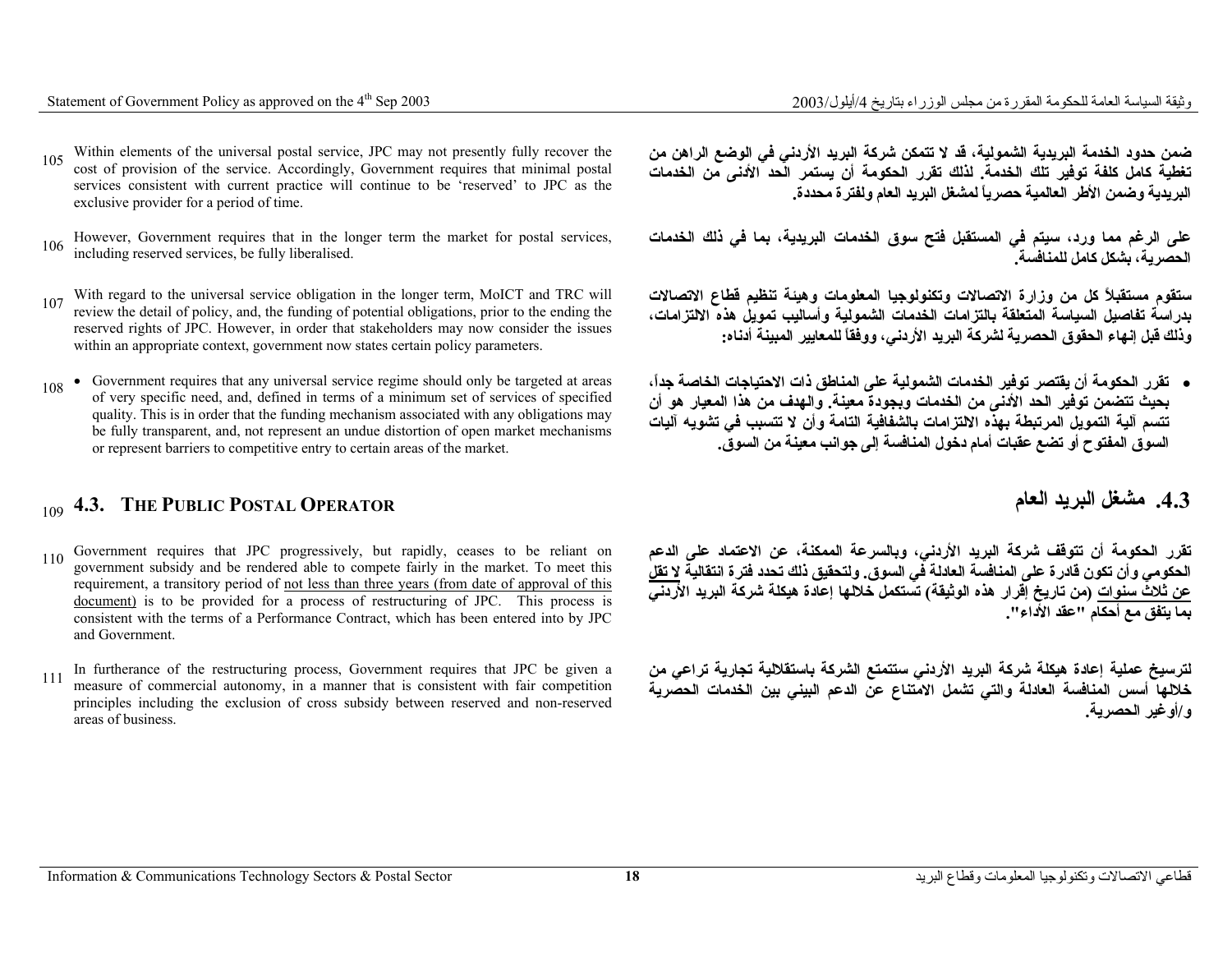# <sup>112</sup>**4.4. REGULATION OF THE SECTOR البريدي القطاع تنظيم .4.4**

- Overall, the goals of policy are to encourage further development of the current thriving private postal market, to maintain universal postal service, and, to promote investment through increased private participation in the postal area.
- 
- <sup>115</sup>The Government accordingly requires that TRC exercise its prerogative to grant licences to those who already provide postal services, or who may wish to provide services in the future.
- <sup>116</sup>Government further requires that licensing be extended to the Public Postal Operator, towards the end of the transitory period, thereby enabling fully licensed competition within the postal sector.

# <sup>117</sup>**4.5. DEVELOPMENT AND GROWTH OF THE SECTOR القطاع وإنماء تطوير .4.5**

- <sup>118</sup>To meet broader policy objectives to promote national and international trade, and, to meet social needs, Government requires the creation of a market environment that will further develop existing services and encourage the introduction of new services, for which there is demand.
- 119 Specific policy goals and objectives include the following:
	- • Growth in destination point delivery of postal articles through development of postal infrastructure including the definition of a postal address for every destination point in the country.
	- The development of postal services and infrastructure that will support e-Commerce and e-Government in Jordan, including hybrid electronic/physical services, and integration of postal information systems with information systems provided for e-Commerce and e-Government.
	- •Further development of international services for the region.

**إن الهدف العام من وضع السياسة هو تشجيع تطوير سوق الخدمات البريدية وحماية وتوفير الخدمة البريدية الشمولية وترويج الاستثمار فيه من خلال زيادة المشارآة الفاعلة للقطاع الخاص في تطوير القطاع البريدي.**

تقرر الحكومة إيجاد نظام تراخيص مشترك لتنظيم مشغلي البريد العام والخاص بحيث يتوافق مع Government requires the establishment of a common process of regulation for public and<br>السيباسية العامية و أهدافها **السياسة العامة وأهدافها.**

> **تقرر الحكومة أن تمارس هيئة تنظيم قطاع الاتصالات صلاحياتها في منح الرخص لكل من يقدم خدمات بريدية حالياً أو لمن يرغب بتقديمها مستقبلا.ً**

> **تقرر الحكومة أيضاً أن يشمل الترخيص مشغل البريد العام عند نهاية الفترة الانتقالية وذلك لإيجاد بيئة تنافسية منظمة برخص ضمن قطاع البريد.**

**لتحقيق أهداف السياسة الأشمل للدولة وترويج التجارة الوطنية والدولية ومواآبة الاحتياجات الاجتماعية، تقرر الحكومة خلق مناخ مناسب لتطوير الخدمات البريدية الحالية وتشجيع إدخال خدمات جديدة مطلوبة.** 

**تتضمن أهداف وغايات السياسة بشكل خاص ما يلي:**

- **زيادة نسبة خدمة الإيصال للبعائث إلى المكان الفعلي للمرسل إليه من خلال تطوير البنية التحتية للقطاع البريدي ليتضمن تعريف عنوان بريدي لكل نقطة إيصال في الأردن.**
- **تطوير الخدمات البريدية والبنية التحتية لتساند الحكومة الإلكترونية والتجارة الإلكترونية في الأردن ولتشمل تكامل الخدمات الإلكترونية/المحسوسة، وتكامل أنظمة المعلومات البريدية مع أنظمة التجارة الإلكترونية والحكومة الإلكترونية.**
	- **تطوير وتوسيع الخدمات البريدية الدولية التي تخدم الإقليم.**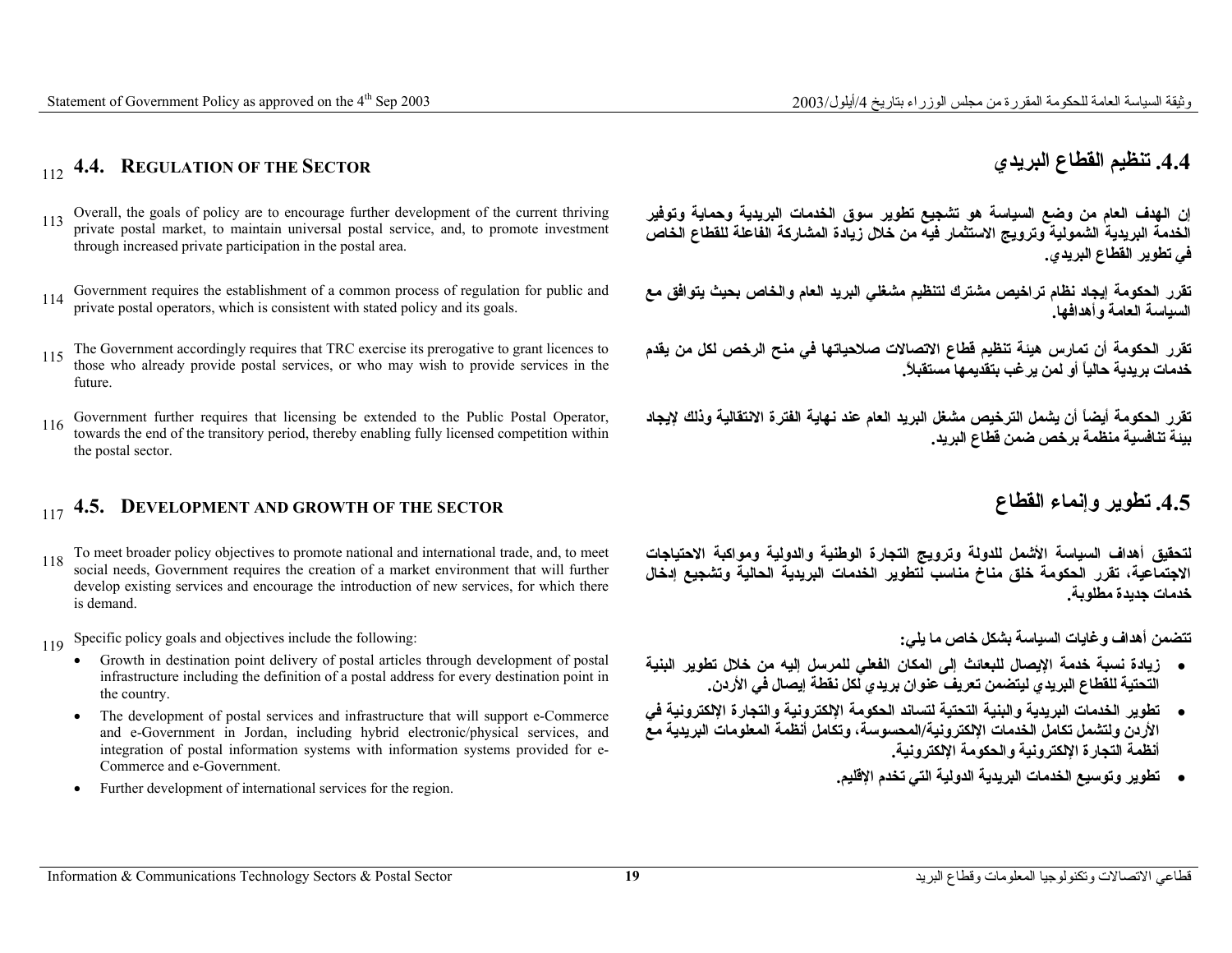# <sup>120</sup>**4.6. GOVERNMENT OWNERSHIP IN THE POSTAL SECTOR البريد قطاع في الحكومة ملكية .4.6**

<sup>121</sup>Government will withdraw from its ownership position in JPC, as market conditions and economic circumstances permit. Government will apply mechanisms and act in a manner and timescale that is in accordance with the relevant Law and is consistent with its responsibilities as a shareholder of JPC.

**ستتخلى الحكومة عن ملكيتها في شرآة البريد الأردني، حسبما تسمح به أوضاع السوق والظروف الاقتصادية. وضمن آليات عمل وأساليب تنفيذ ومدد زمنية تتفق مع القانون والتزامات الحكومة آمساهم في شرآة البريد الأردني.**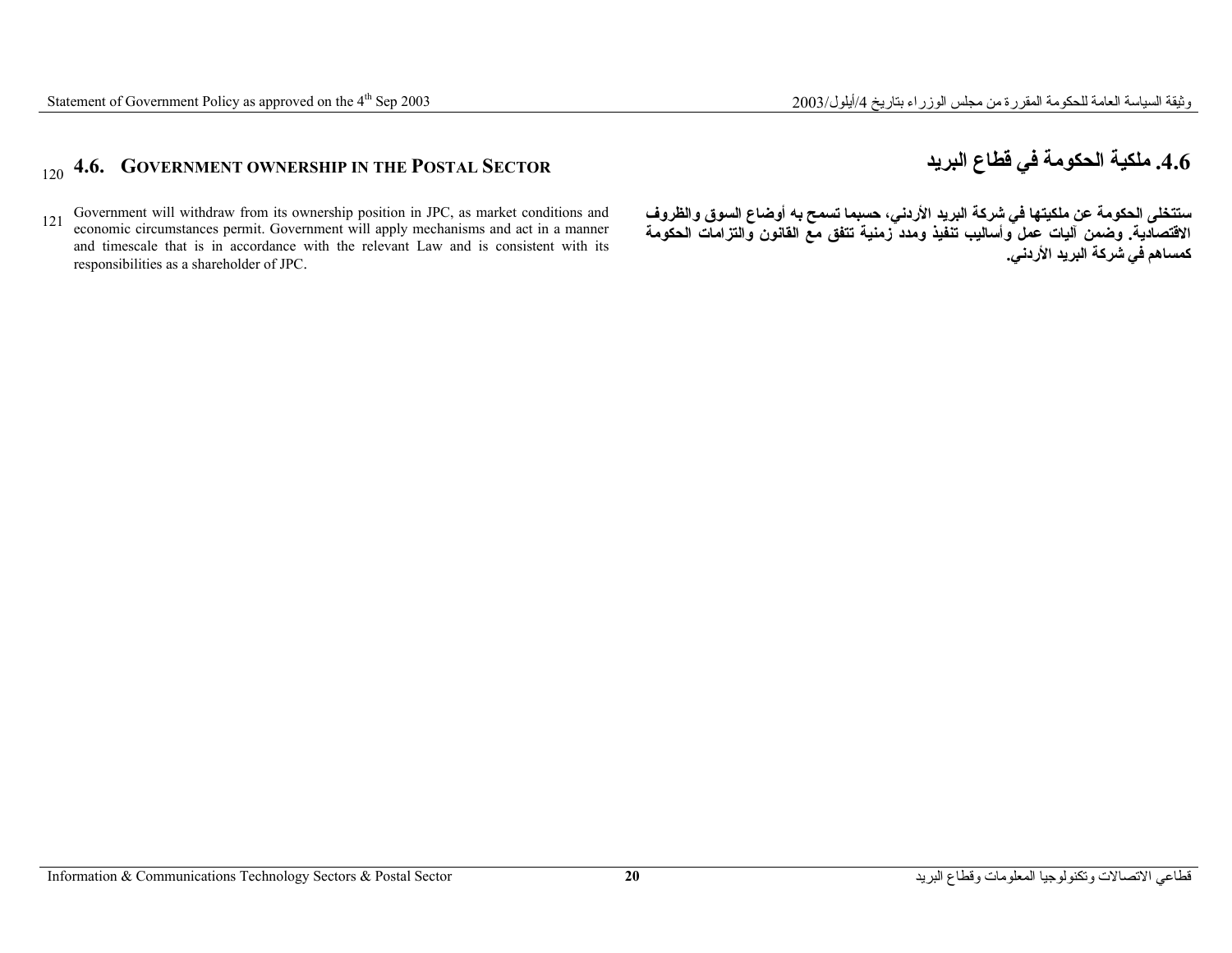**ملحق :1 التفصيلات القانونية المكملة والتزامات منظمة التجارة العالمية AND LAW COMPLEMENTARY OF DETAILS**

### 122 ANNEX 1: **WTO OBLIGATIONS**

The Competition Law of 2002 represents a major step forward in the entry of safeguards into the structure of the economy, whereby practices, alliances and agreements, explicit or implicit, that prejudice, contravene, limit or prevent competition shall be prohibited. Certain markets served by the sectors within ICT do not yet constitute fully liberalised or open environments, whilst others do have an acceptable level of competition. The sectors are principally governed by the terms of the Telecommunications Law and the Postal Law, which provide for regulation of activities and markets that are not fully competitive. The Competition Law has universal application. Accordingly, it is necessary that TRC take due note of its impact in the context of its regulatory activities under the Telecommunications and Postal Laws, with appropriate reference to policy set out in the body of this document. 124

- Upon becoming a member of the World Trade Organisation (WTO) in April, 2000 Jordan agreed to accept obligations associated with membership. 126
- Government reaffirms its commitment to those obligations. The policy that is set out in this document is fully consistent with those obligations and Government requires that in the implementation of policy, whether through its own action, or those of others, specific WTO obligations are met. 127
- 128 In the telecommunications sector Jordan has agreed to various key principles by means of a reference paper. The following is a broad summary:

# <sup>123</sup> **.1<sup>أ</sup> قانون المنافسة رقم <sup>49</sup> لسنة <sup>2002</sup> 2002 OF 49 .NO LAW COMPETITION .A1.**

**يمثل قانون المنافسة خطوة رئيسية للأمام تتمثل في إدخال وسائل وقائية إلى البنية الاقتصادية، بحيث تحظر آافة المزاولات والتحالفات والتعاقدات التي تضر وتتعارض وتحد وتمنع التنافس سواء آان ذلك بشكل صريح أو ضمني. إن بعض الأسواق ضمن قطاع الاتصالات وتكنولوجيا المعلومات لا تشكل بيئات متحررة ومنفتحة بالكامل بينما تحتل أسواقاً أخرى مستويات مقبولة من المنافسة. إن آافة هذه القطاعات محكومة بشكل رئيسي بقانون الاتصالات وتكنولوجيا المعلومات وقانون الخدمات البريدية والتي تنظم النشاطات والأسواق غير الخاضعة لجو تنافس آامل. إن قانون المنافسة له تطبيق شمولي وبالتالي فمن الضروري لهيئة تنظيم قطاع الاتصالات أن تأخذ بعين الاعتبار الأثر المطلوب لهذا القانون في ضوء نشاطاتها التنظيمية التي ينص عليها قانون الاتصالات وتكنولوجيا المعلومات وقانون الخدمات البريدية بالإضافة لمراعاة السياسات المطروحة في هذه الوثيقة.** 

# <sup>125</sup> **.1<sup>ب</sup> التزامات الأردن اتجاه منظمة التجارة العالمية OBLIGATIONS WTO B1.**

**بموجب انضمامها لعضوية منظمة التجارة العالمية في نيسان <sup>2000</sup> وافقت المملكة على قبول الالتزامات المتعلقة بهذه العضوية.**

**تؤآد الحكومة الوفاء بالالتزامات المترتبة عليها بموجب عضوية منظمة التجارة العالمية. إن السياسة المطروحة في هذه الوثيقة متوافقة تماماً مع هذه الالتزامات. آما أن الحكومة تقرر الإيفاء بتلك الالتزامات عند تطبيق هذه السياسة، سواء آان ذلك من قبل الجهات الحكومية أو أية جهة أخرى.**

**فيما يخص قطاع الاتصالات، قامت الحكومة الأردنية بالموافقة على عدة مبادئ أساسية وذلك بحسب وثيقة مرجعية تنص بشكل عام على ما يلي:**